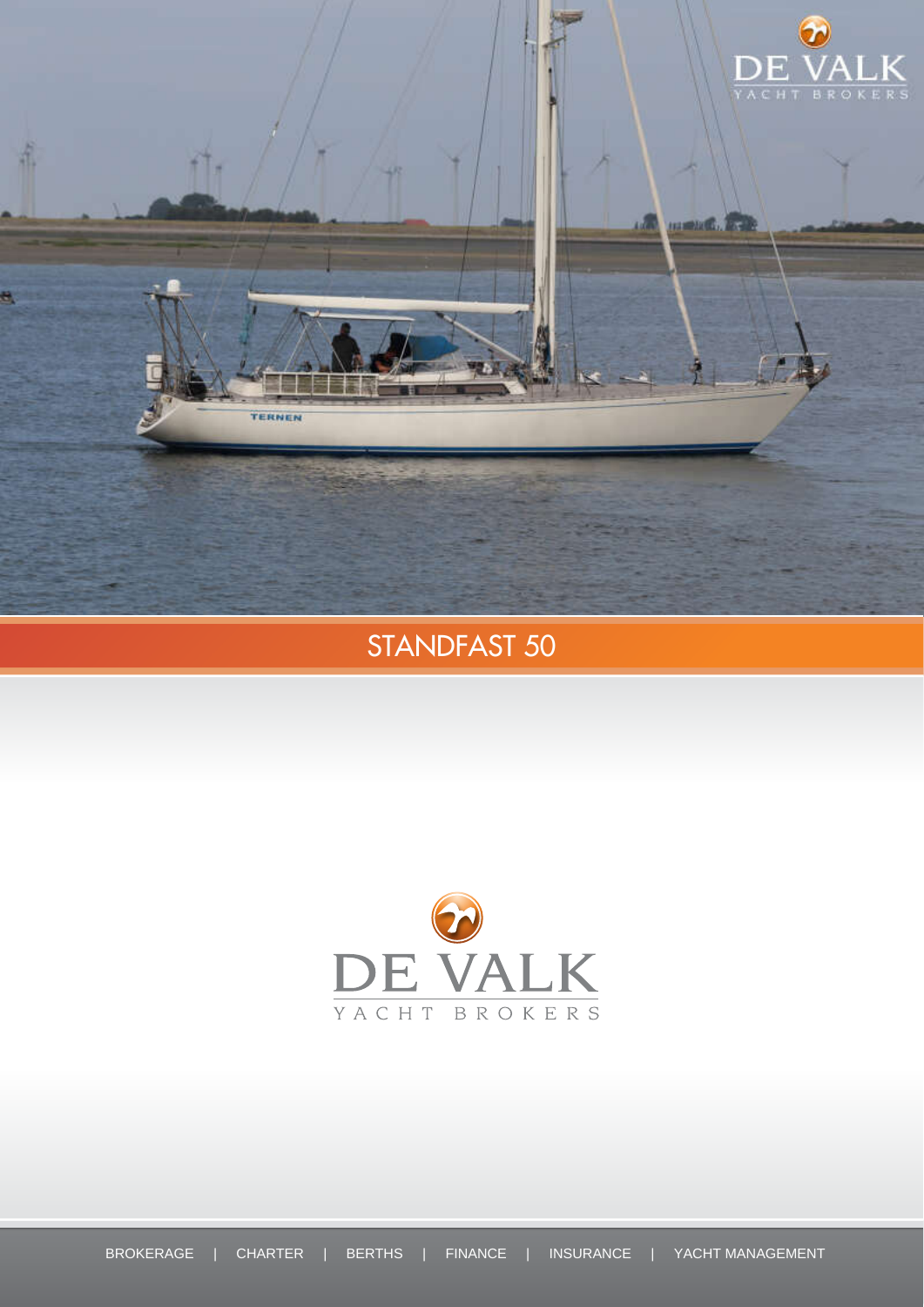### **BROKER'S COMMENTS**

''Beautiful, fast and safe. These are the main keywords from the Standfast yard. Designed by the hand of Frans Maas, this Standfast 50 is the example of what this yard was capable of. She combines comfort, safety and speed as no other 50 foot yacht in her class. With her bowthruster, electric winches, modern navigation equipment, recent polishing works and antifouling she is ready for a new adventure! Come visit her now on shore in Sint Annaland.''

#### **Joris van de Rijt**

### **SPECIFICATIONS**

| <b>Dimensions</b>   | $14,98 \times 4,35 \times 2,05$ (m) | <b>Builder</b> | Standfast Yachts    |
|---------------------|-------------------------------------|----------------|---------------------|
| <b>Built</b>        | 1989                                | Cabins         | 3                   |
| <b>Material</b>     | GRP                                 | <b>Berths</b>  | 6                   |
| Engine(s)           | 1 x Volvo Penta TAMD 31A diesel     | Hp/Kw          | 100 (hp), 73,5 (kw) |
| <b>Asking price</b> | EUR 249.000 (vat: paid)             | Lying          | at sales office     |
|                     |                                     |                |                     |

### **CONTACT**

| De Valk Sint Annaland | <b>Telephone</b> | +31 166 601 000        |
|-----------------------|------------------|------------------------|
| Koelhuisweg 4         | <b>Fax</b>       | +31 (0) 166 654 267    |
| 4697 RM Sint Annaland | E-mail           | sintannaland@devalk.nl |
| The Netherlands       |                  |                        |
|                       |                  |                        |

### **DISCLAIMER**

These particulars are given in good faith as supplied but cannot be guaranteed and cannot be used for contracts.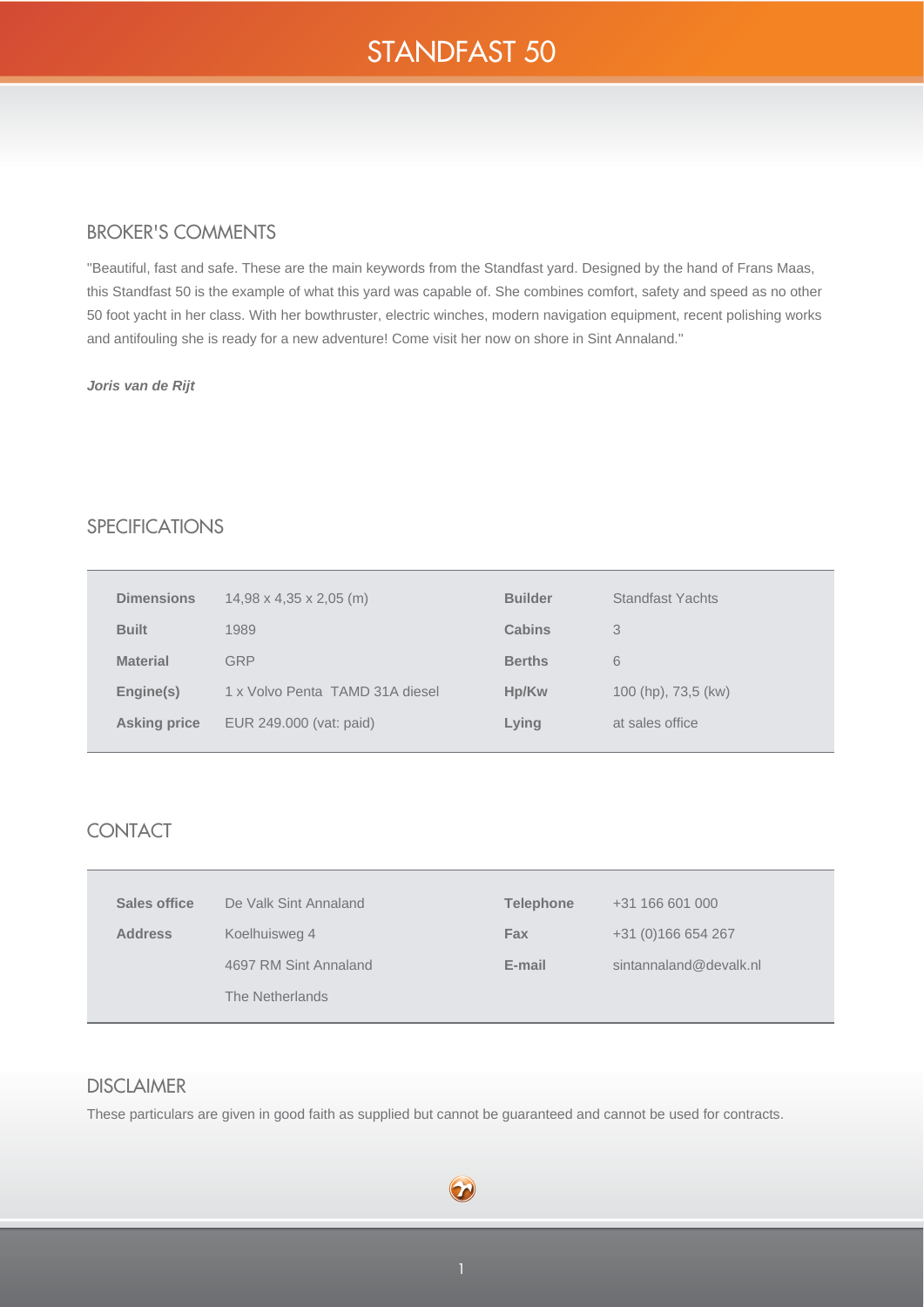### **GENERAL**

| <b>Model</b>                   | STANDFAST 50            |
|--------------------------------|-------------------------|
| <b>Type</b>                    | sailing yacht           |
| LOA(m)                         | 14,98                   |
| $LWL$ (m)                      | 11,60                   |
| Beam (m)                       | 4,35                    |
| Draft (m)                      | 2,05                    |
| Air draft (m)                  | 21,50                   |
| Headroom (m)                   | 2,00                    |
| Year built                     | 1989                    |
| <b>Builder</b>                 | <b>Standfast Yachts</b> |
| Country                        | The Netherlands         |
| <b>Designer</b>                | <b>Frans Maas</b>       |
| Displacement (t)               | 20                      |
| <b>Ballast (tonnes)</b>        | 6.5                     |
| CE norm                        | <b>NA</b>               |
| <b>Hull material</b>           | <b>GRP</b>              |
| Hull colour                    | white                   |
| <b>Hull shape</b>              | round-bilged            |
| <b>Keel type</b>               | fin keel                |
| <b>Superstructure material</b> | <b>GRP</b>              |
| <b>Deck material</b>           | <b>GRP</b>              |
| Deck finish                    | teak                    |
| Superstructure deck finish     | teak                    |
| <b>Cockpit deck finish</b>     | teak                    |
| Antifouling (year)             | 2021                    |
| <b>Dorades</b>                 | yes                     |
| <b>Window frame</b>            | aluminium               |
| <b>Window material</b>         | perspex                 |
| Fuel tank (litre)              | GRP 1000                |
| Level indicator (fuel tank)    | yes                     |

 $\bigodot$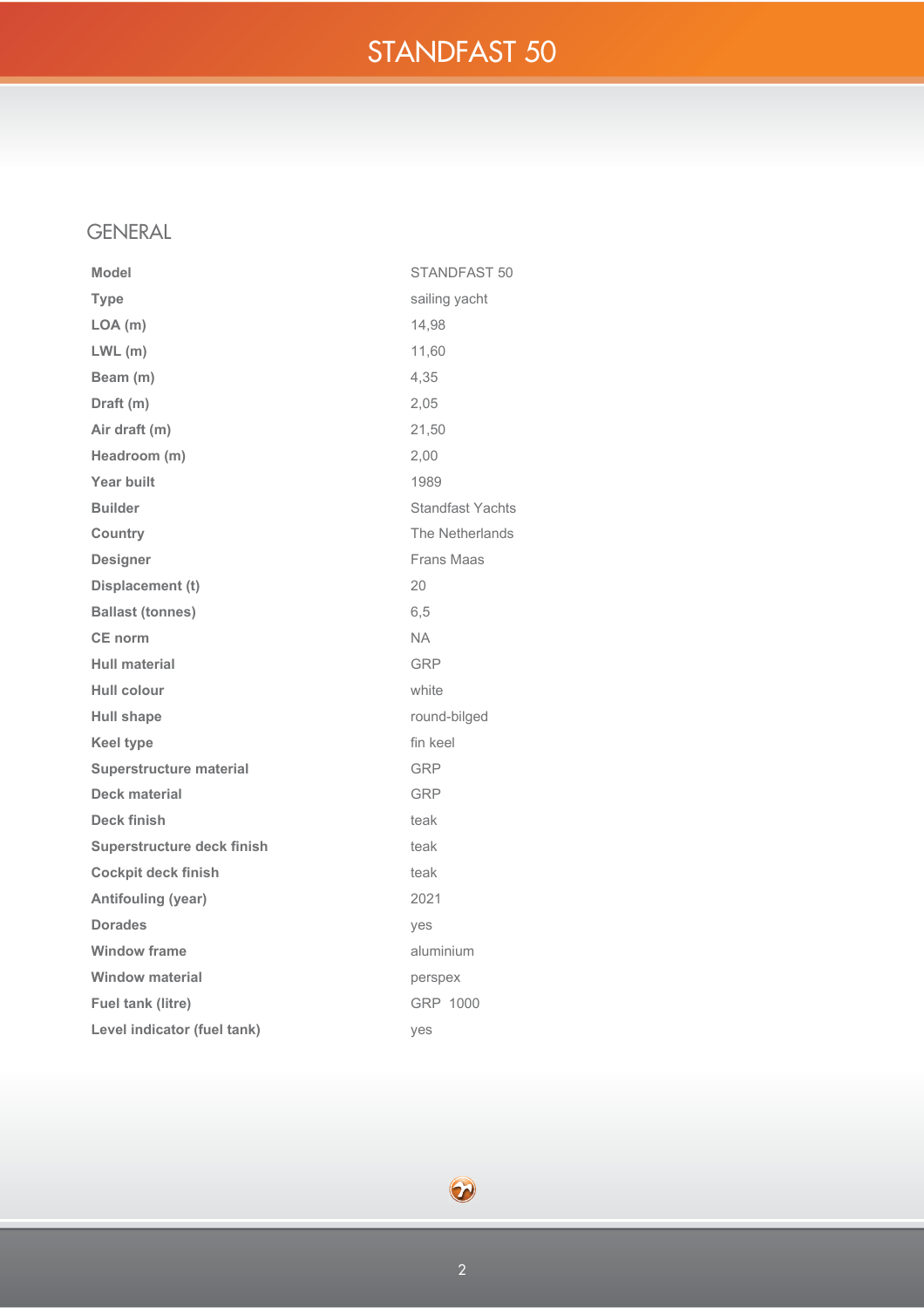| <b>Freshwater tank (litre)</b>    | GRP Circa 1000 in 3 tanks                              |
|-----------------------------------|--------------------------------------------------------|
| Level indicator (freshwater)      | <b>ves</b>                                             |
| <b>Blackwater tank (litre)</b>    | polyethylene                                           |
| <b>Blackwater tank extraction</b> | deck extraction + uw line                              |
| Wheel steering                    | cable steering                                         |
| <b>Emergency tiller</b>           | (2014)                                                 |
| Extra info                        | Teak refit 2014                                        |
| Extra info                        | Deckhatches new 2014                                   |
| Extra info                        | Hull/cockpit/superstructure polished and waxed 09-2021 |

## **ACCOMMODATION**

| <b>Cabins</b>            | 3                                                      |
|--------------------------|--------------------------------------------------------|
| <b>Berths</b>            | 6                                                      |
| Interior                 | teak                                                   |
| Floor                    | teak                                                   |
| Aft deck                 | yes                                                    |
| Headroom saloon (m)      | 2,00                                                   |
| <b>Heating</b>           | diesel ducted hot air 2 x Webasto (2014)               |
| Air-conditioning         | reverse cycle airco 2 x climma (2014), not functioning |
| <b>Navigation center</b> | yes                                                    |
| <b>Chart table</b>       | yes                                                    |
| <b>Dinette</b>           | yes                                                    |
| Galley                   | yes                                                    |
| Countertop               | plastic                                                |
| <b>Sink</b>              | stainless steel                                        |
| Cooker                   | calor gas Techimpex                                    |
| Oven                     | Techimpex                                              |
| <b>Gas alarm</b>         | Vetus                                                  |
| <b>Microwave</b>         | Miele                                                  |
| Fridge                   | 2x                                                     |

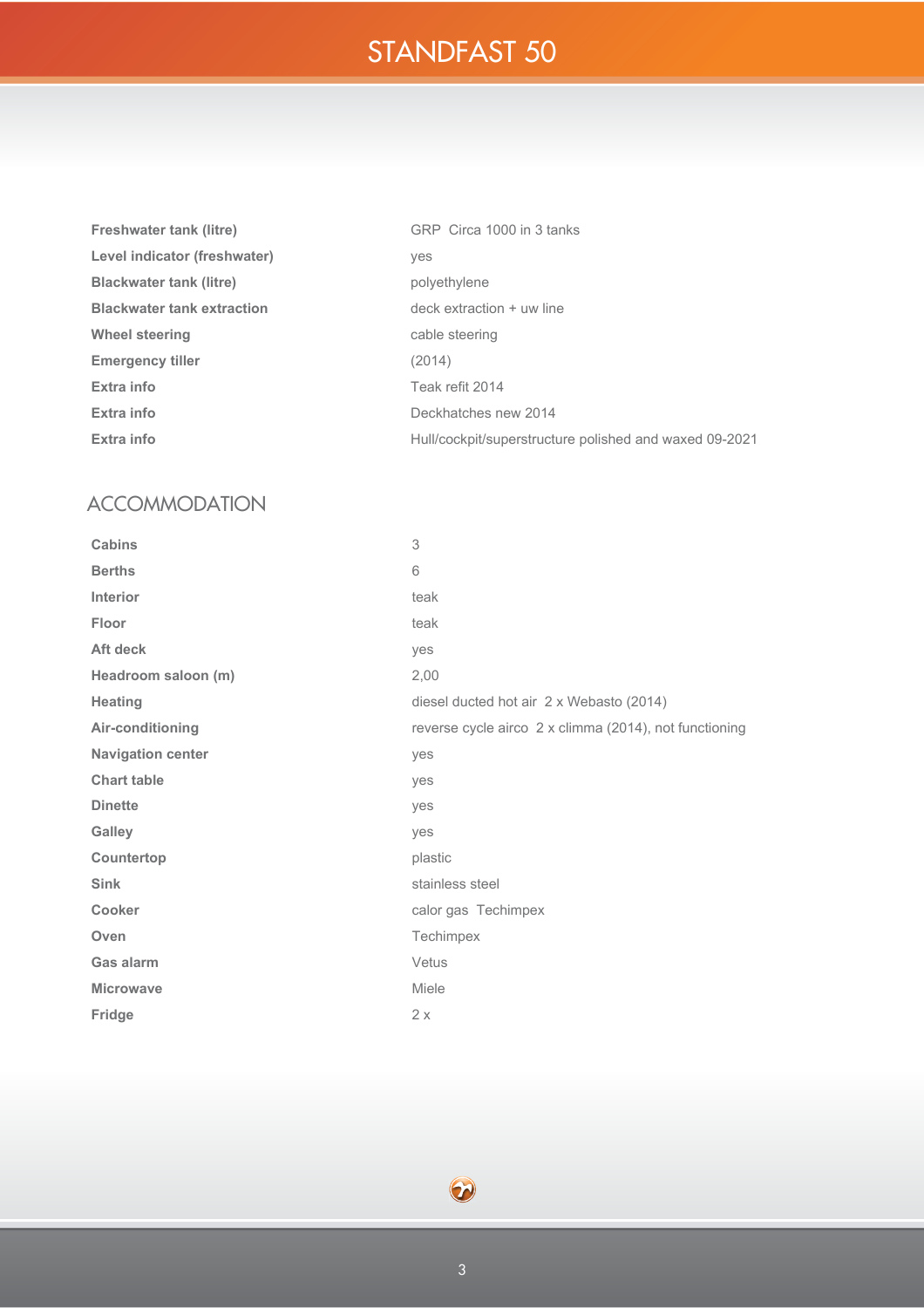**Hot water system 220V + engine Water pressure system electrical Owners** cabin **double** bed **Bed length (m) 1,95 x 1,35 Wardrobe hanging/drawers/shelves Bathroom en** suite **Toilet en suite Toilet system manual New pump 2021 Wash basin in the bathroom Shower en suite Guest cabin 1 double** bed **Bed length (m) 1,95 x 1,15 Wardrobe hanging/drawers/shelves Bathroom** shared **Toilet shared Toilet system manual Wash basin in the bathroom Shower shared Guest cabin 2 single bed Bed length (m) 1,90 Wardrobe drawers and shelves Extra info Interior LED** (2014)

### **MACHINERY**

| No of engines  | 1           |
|----------------|-------------|
| <b>Make</b>    | Volvo Penta |
| <b>Type</b>    | TAMD 31A    |
| HP             | 100         |
| kW             | 73,50       |
| Fuel           | diesel      |
| Year installed | 1989        |
|                |             |

 $\odot$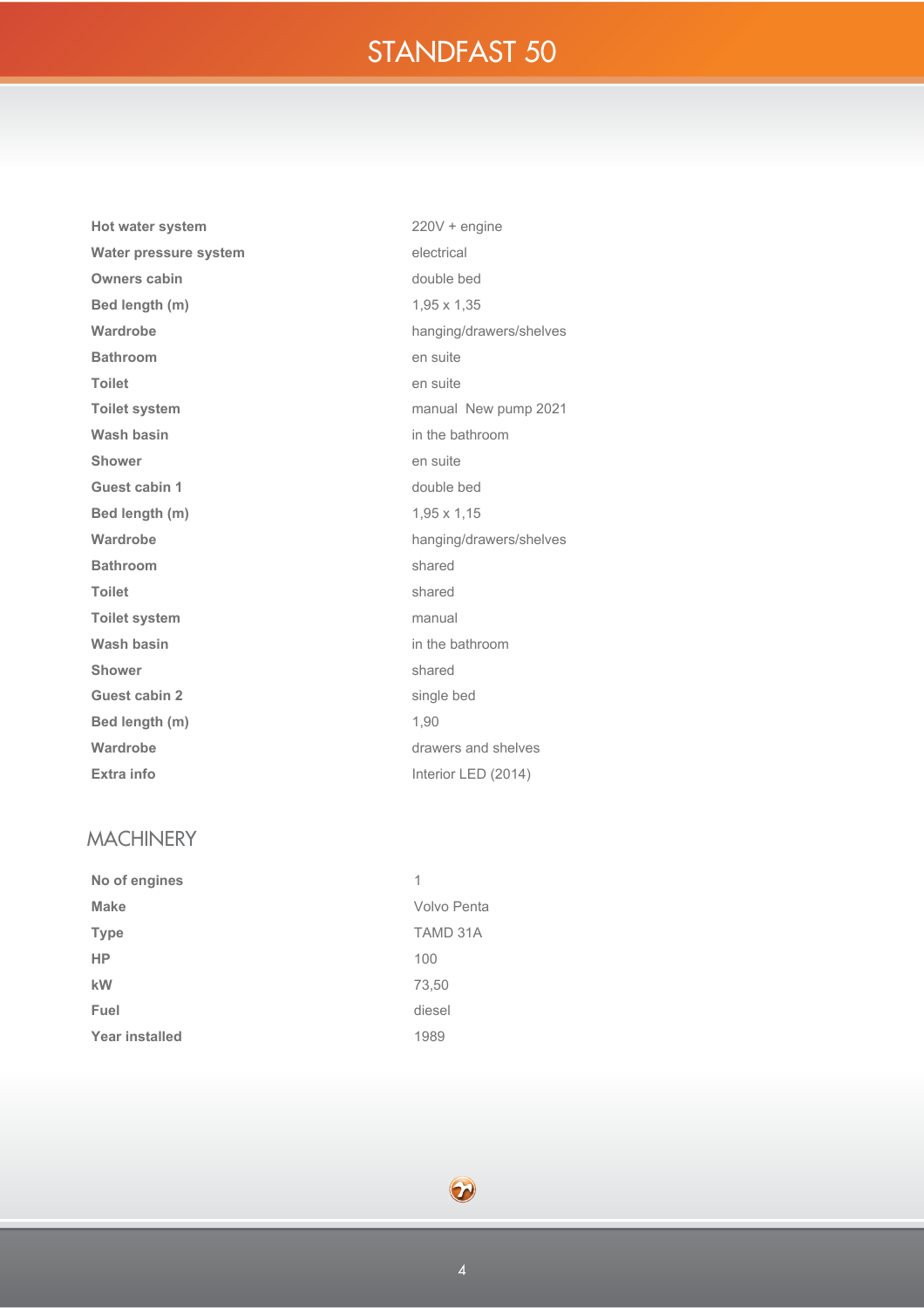**Engine hours 2957 Engine cooling system freshwater heat** exchanger **Drive shaft Engine controls bowden** cable **Gearbox mechanical Bowthruster electric Sidepower 5,3 kw Propeller type feathering** (2012) **Propeller blades 3 Propeller shaft material stainless steel (2012) Manual bilge pump yes Electric bilge pump (2014) Electrical installation 12V / 24V / 230V Generator Fischer panda Running hours generator 769 Start battery (2021) Service battery 6 x 140 ah (2021) Generator battery yes Battery monitor Mastervolt Battery charger Victron 24/60 Inverter Victron 200 Watt (2021) Solar panel (2014) Shorepower with cable** 

### **NAVIGATION**

| Compass         | ves              |
|-----------------|------------------|
| Depth sounder   | Raymarine (2014) |
| Log             | Raymarine (2014) |
| Windset         | Raymarine (2014) |
| <b>Repeater</b> | Raymarine (2014) |

**Extra info Last engine service 11-2021**

 $\bm{\omega}$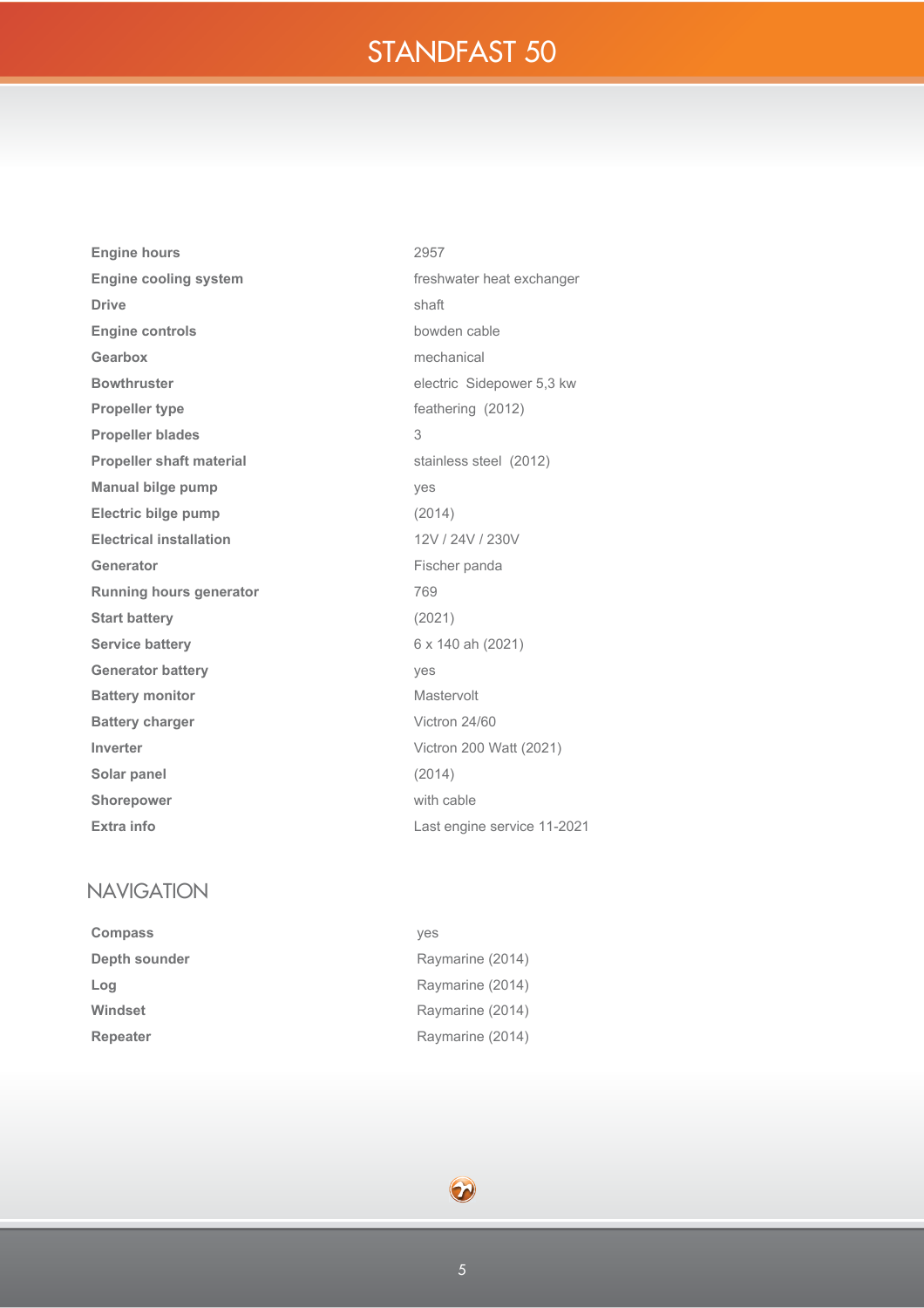| <b>VHF</b>               | Raymarine (2014)                  |
|--------------------------|-----------------------------------|
| <b>Autopilot</b>         | Raymarine (2015)                  |
| Rudder angle indicator   | On autopilot                      |
| Radar/GPS/plotter        | 4 x Raymarine hybrid touch (2014) |
| <b>Navtex</b>            | Furuno NX-300 (2014)              |
| Electronis chart(s)      | yes                               |
| <b>AIS receiver</b>      | Raymarine (2014)                  |
| <b>Navigation lights</b> | LED (2014)                        |
| Extra info               | Satellite telephone               |

## **EQUIPMENT**

| Sprayhood                  | yes                         |
|----------------------------|-----------------------------|
| <b>Cockpit table</b>       | yes                         |
| <b>Bathing platform</b>    | yes                         |
| <b>Boarding ladder</b>     | stainless steel             |
| Gangway                    | yes                         |
| Anchor                     | Delta                       |
| <b>Anchor chain</b>        | (2014)                      |
| <b>Windlass</b>            | electrical Lewmar V6 (2014) |
| Capstan                    | yes                         |
| Deck wash                  | yes                         |
| Sea railing                | wire                        |
| Grab rail (superstructure) | aluminium                   |
| Railing side opening gates | 4x                          |
| Life raft                  | container Needs survey      |
| Lifebuoy                   | yes                         |
| <b>Fenders</b>             | yes                         |
| <b>Mooring lines</b>       | yes                         |
| Radio-cd player            | Alpine                      |
| <b>Speakers in salon</b>   | yes                         |
|                            |                             |

 $\odot$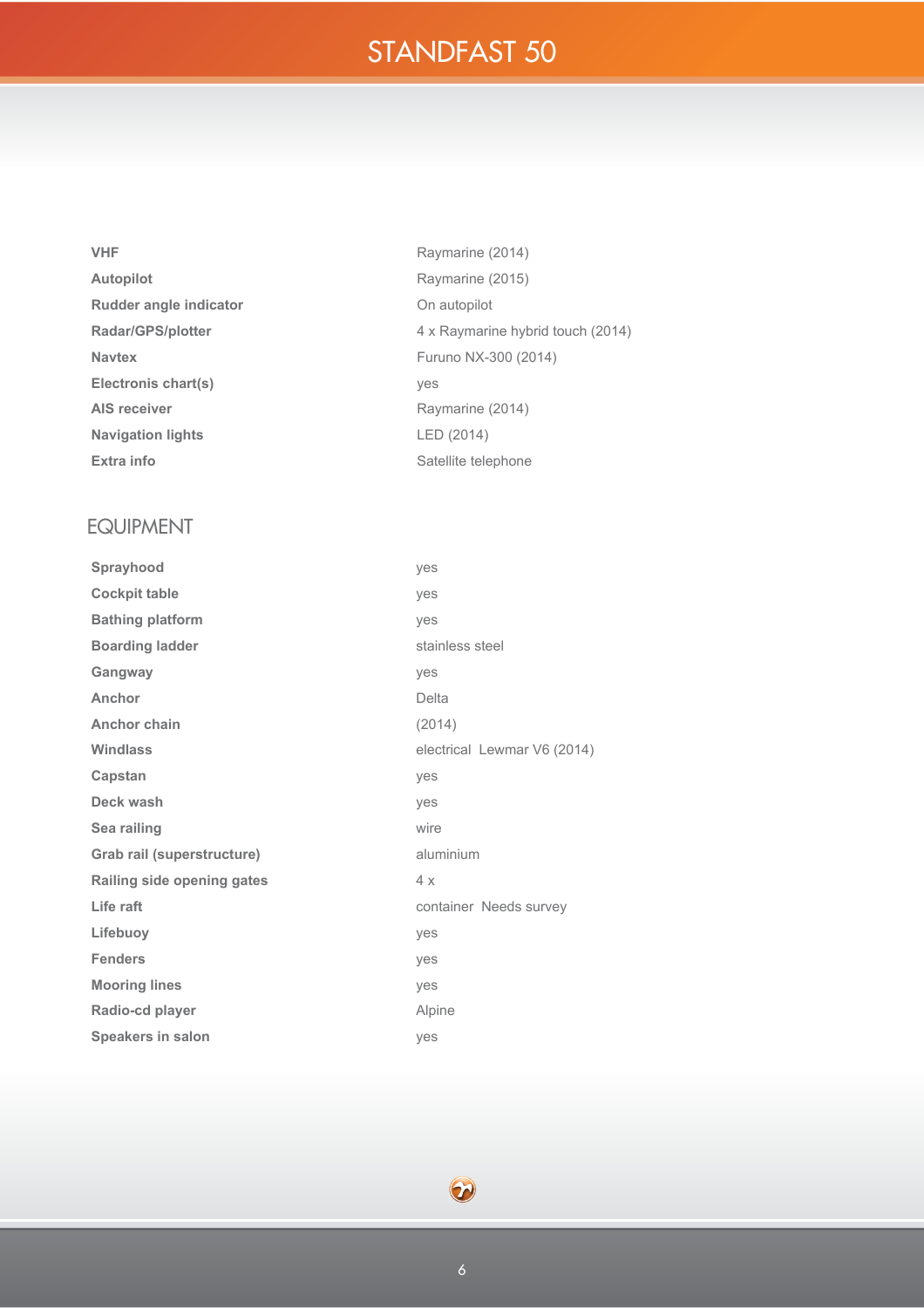| Clock - barometer        | ves |
|--------------------------|-----|
| <b>Fire extinguisher</b> | ves |

## **RIGGING**

| <b>Rigging</b>                 | sloop                            |
|--------------------------------|----------------------------------|
| <b>Standing rigging</b>        | wire (2014)                      |
| <b>Material mast</b>           | aluminium                        |
| <b>Spreaders</b>               | 2 sets                           |
| Keel stepped mast              | yes                              |
| <b>Mainsail cover</b>          | yes                              |
| <b>Battcars</b>                | yes                              |
| <b>Fully battened mainsail</b> | (2014)                           |
| <b>Cutterstay</b>              | With jib (2014)                  |
| Genoa                          | (2014)                           |
| Genoa furler                   | Bamar GHI 12 hydraulic           |
| <b>Cutter furler</b>           | Furlex 300 E electric (2014)     |
| Spinnaker                      | yes                              |
| <b>Reefing System</b>          | slabreefing                      |
| <b>Backstay adjuster</b>       | hydraulic $(2014) + 1$ x reserve |
| <b>Boomvang</b>                | gasspring Selden (2014)          |
| <b>Primary sheet winch</b>     | 1 x Barient 28+ ST               |
| <b>Secondary sheet winch</b>   | 2 x Barient 28+ ST               |
| <b>Genoa sheetwinches</b>      | 2 x Barient 36 ST electric       |
| <b>Halyard winches</b>         | 2 x Barient 28+ ST               |
| <b>Reefing winch</b>           | 2 x Barient 28+ ST               |
| <b>Multifunctional winches</b> | 2 x Barient 28+ ST               |
| Spi-pole                       | aluminium 2 x                    |

 $\bullet$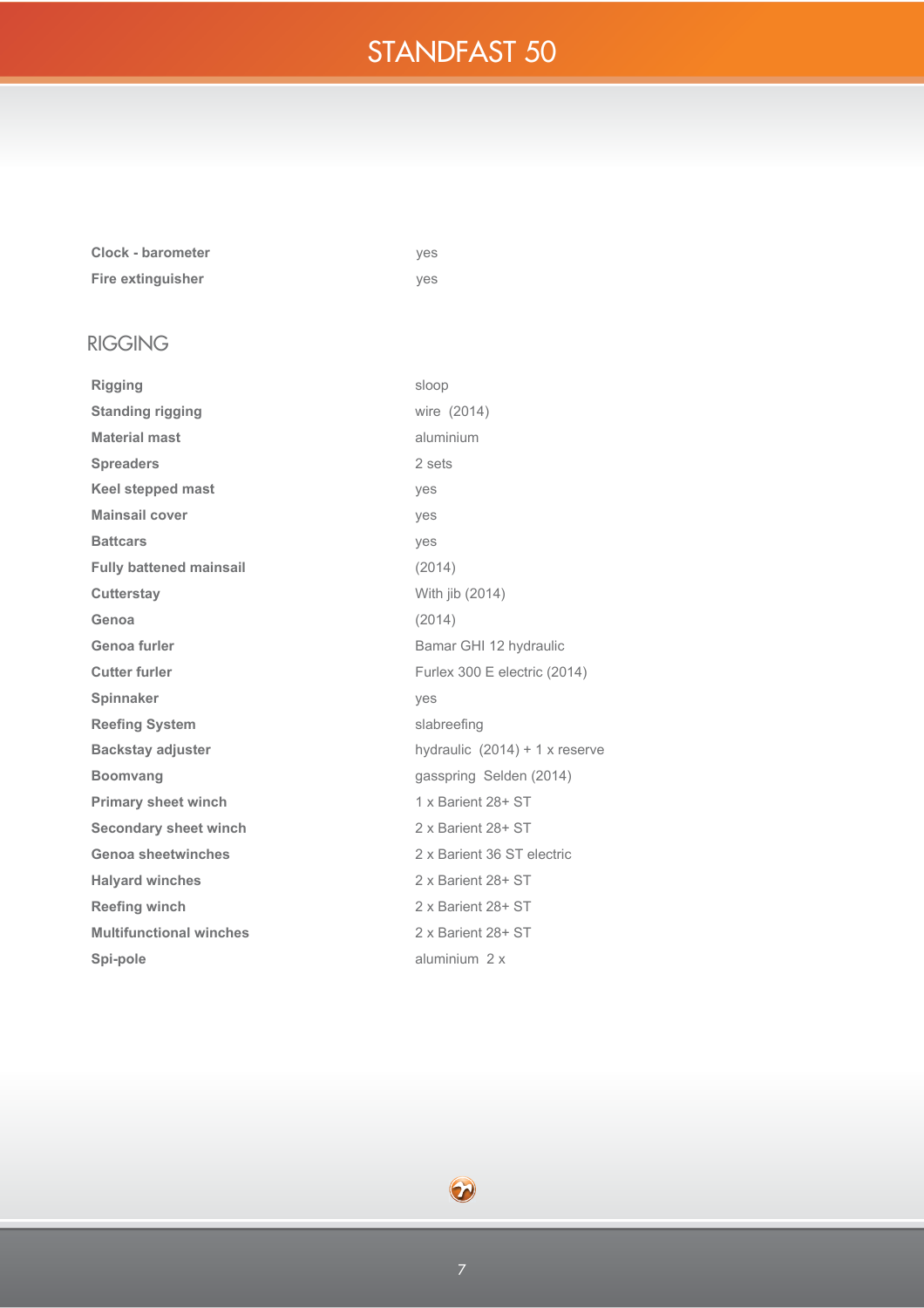67\$1')\$67



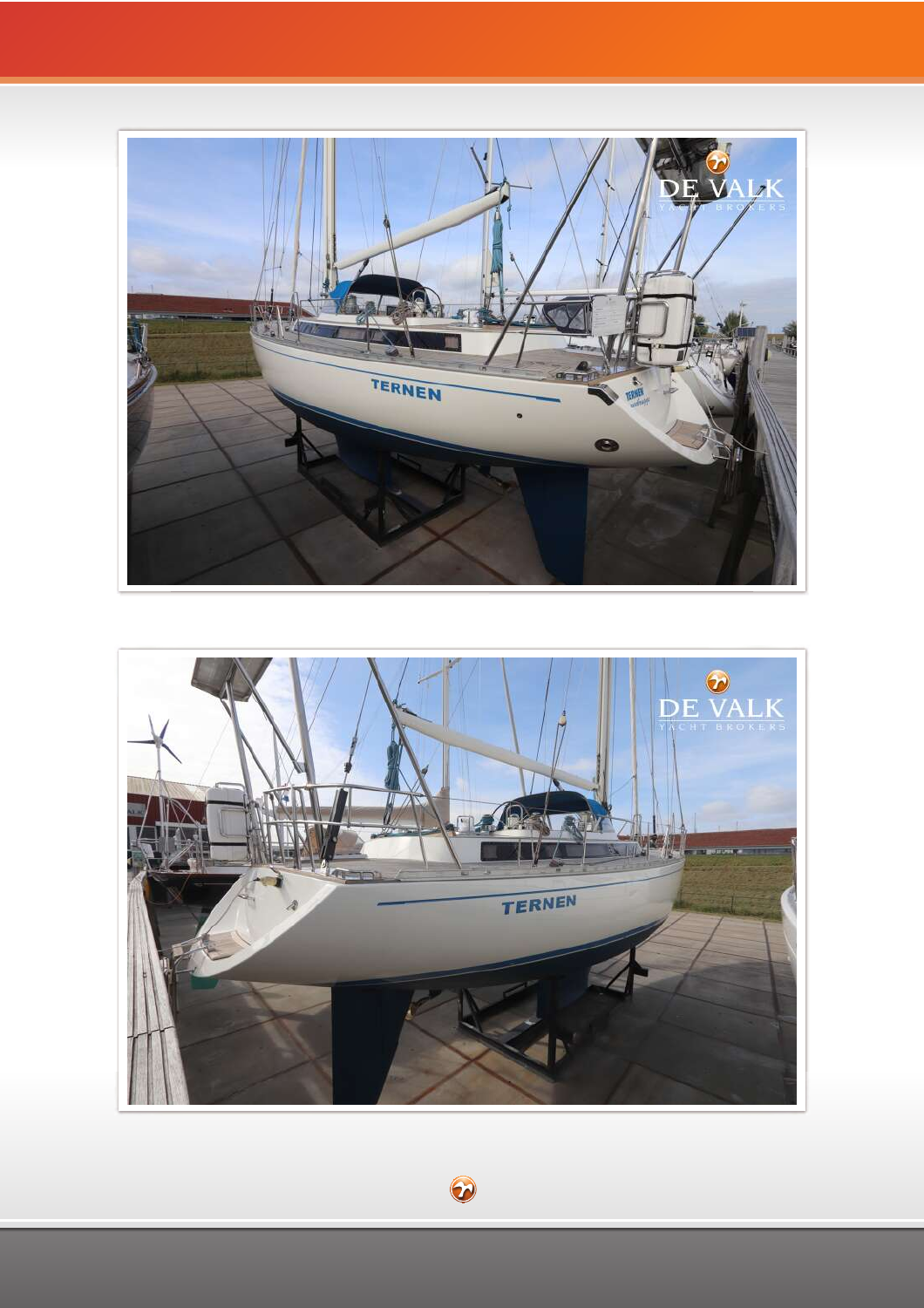| ---- |  |
|------|--|
|      |  |
|      |  |
|      |  |
|      |  |
|      |  |
|      |  |
|      |  |
|      |  |
|      |  |
|      |  |
|      |  |
|      |  |
|      |  |
|      |  |
|      |  |
|      |  |
|      |  |
|      |  |
|      |  |
|      |  |
|      |  |
|      |  |
|      |  |
|      |  |
|      |  |
|      |  |
|      |  |
|      |  |
|      |  |
|      |  |
|      |  |
|      |  |
|      |  |
|      |  |
|      |  |
|      |  |
|      |  |
|      |  |
|      |  |
|      |  |
|      |  |
|      |  |
|      |  |
|      |  |
|      |  |
|      |  |
|      |  |
|      |  |
|      |  |
|      |  |
|      |  |
|      |  |
|      |  |
|      |  |
|      |  |
|      |  |
|      |  |
|      |  |

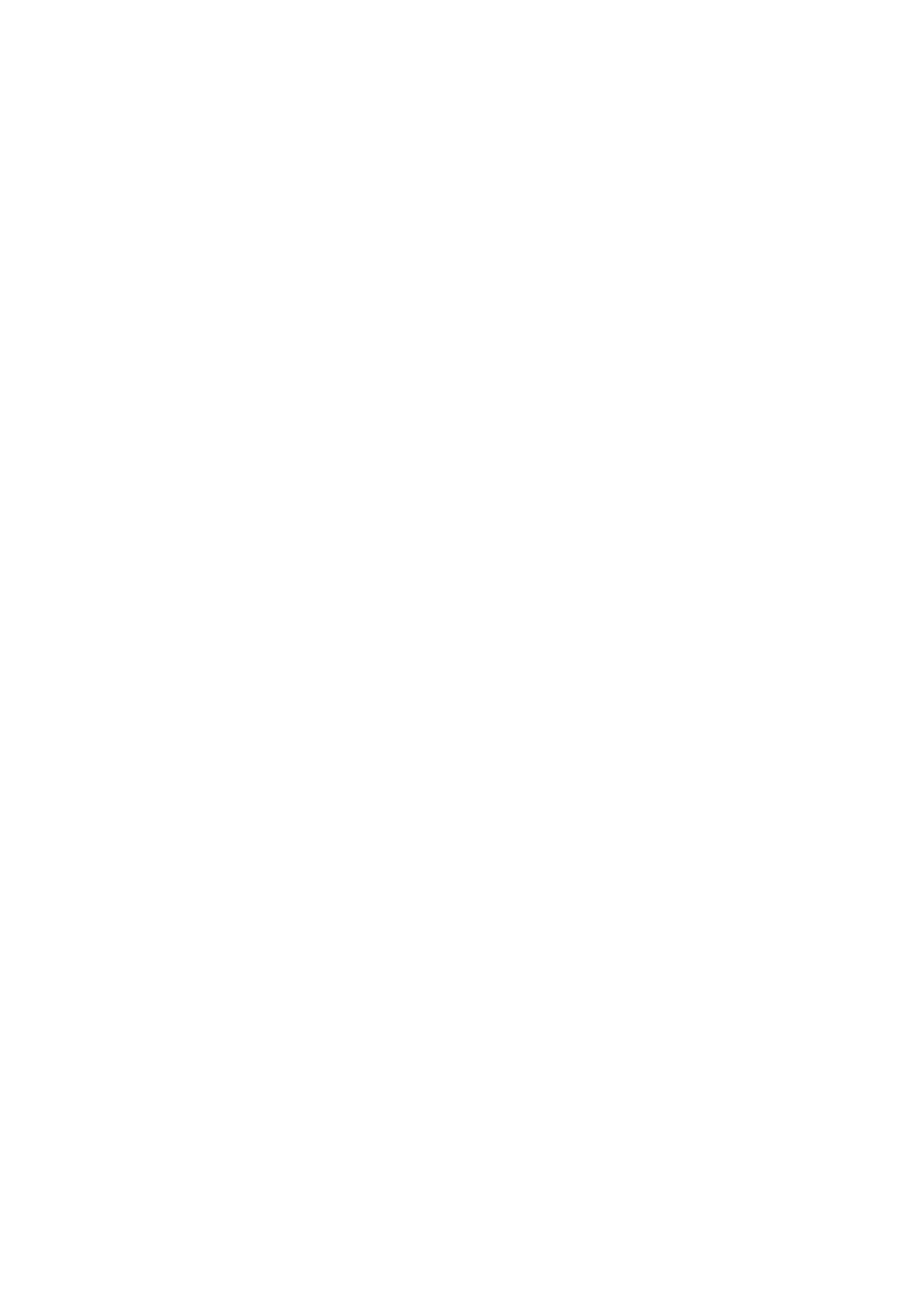| ---- |  |
|------|--|
|      |  |
|      |  |
|      |  |
|      |  |
|      |  |
|      |  |
|      |  |
|      |  |
|      |  |
|      |  |
|      |  |
|      |  |
|      |  |
|      |  |
|      |  |
|      |  |
|      |  |
|      |  |
|      |  |
|      |  |
|      |  |
|      |  |
|      |  |
|      |  |
|      |  |
|      |  |
|      |  |
|      |  |
|      |  |
|      |  |
|      |  |
|      |  |
|      |  |
|      |  |
|      |  |
|      |  |
|      |  |
|      |  |
|      |  |
|      |  |
|      |  |
|      |  |
|      |  |
|      |  |
|      |  |
|      |  |
|      |  |
|      |  |
|      |  |
|      |  |
|      |  |
|      |  |
|      |  |
|      |  |
|      |  |
|      |  |
|      |  |
|      |  |

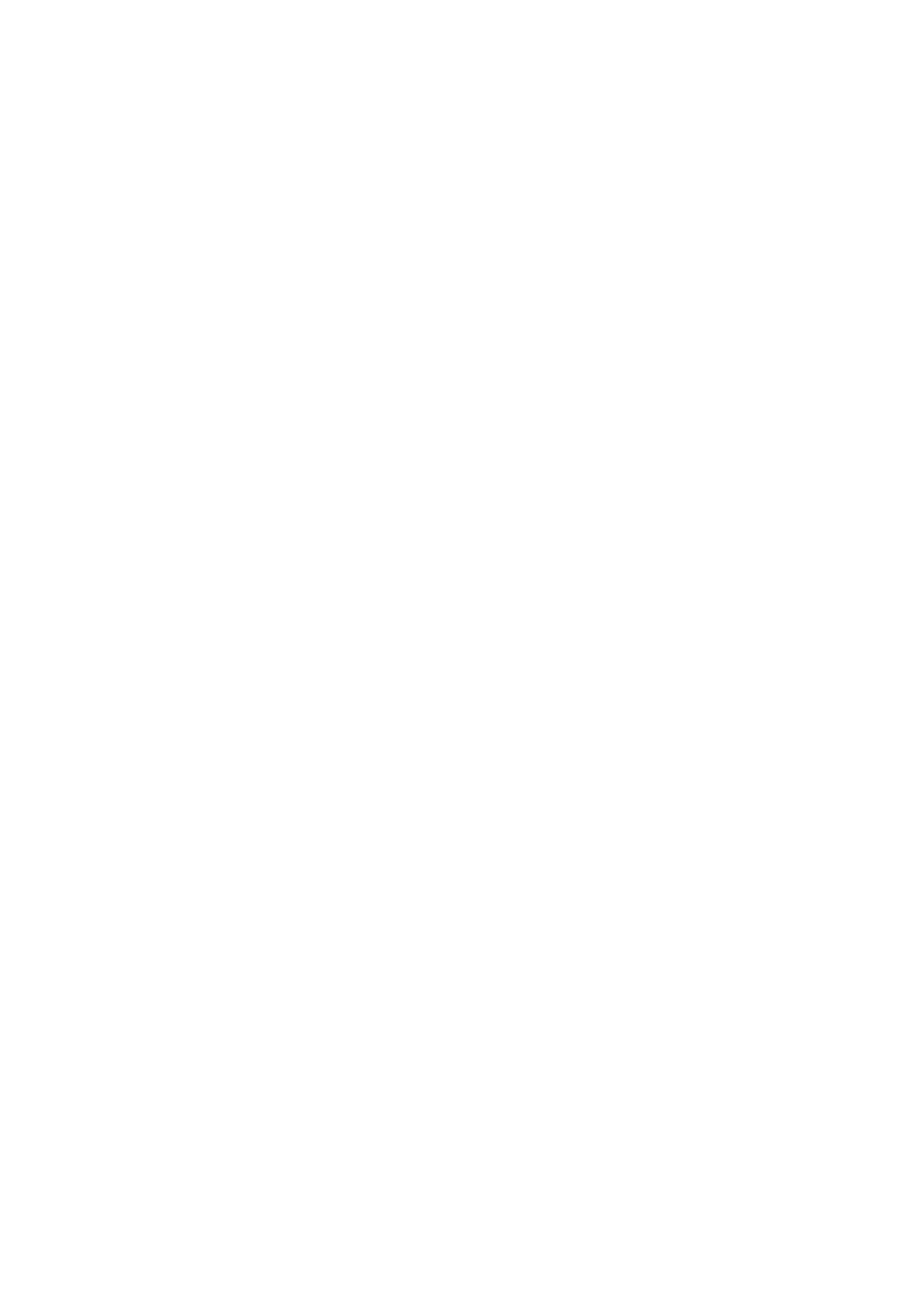| ---- |  |
|------|--|
|      |  |
|      |  |
|      |  |
|      |  |
|      |  |
|      |  |
|      |  |
|      |  |
|      |  |
|      |  |
|      |  |
|      |  |
|      |  |
|      |  |
|      |  |
|      |  |
|      |  |
|      |  |
|      |  |
|      |  |
|      |  |
|      |  |
|      |  |
|      |  |
|      |  |
|      |  |
|      |  |
|      |  |
|      |  |
|      |  |
|      |  |
|      |  |
|      |  |
|      |  |
|      |  |
|      |  |
|      |  |
|      |  |
|      |  |
|      |  |
|      |  |
|      |  |
|      |  |
|      |  |
|      |  |
|      |  |
|      |  |
|      |  |
|      |  |
|      |  |
|      |  |
|      |  |
|      |  |
|      |  |
|      |  |
|      |  |
|      |  |
|      |  |

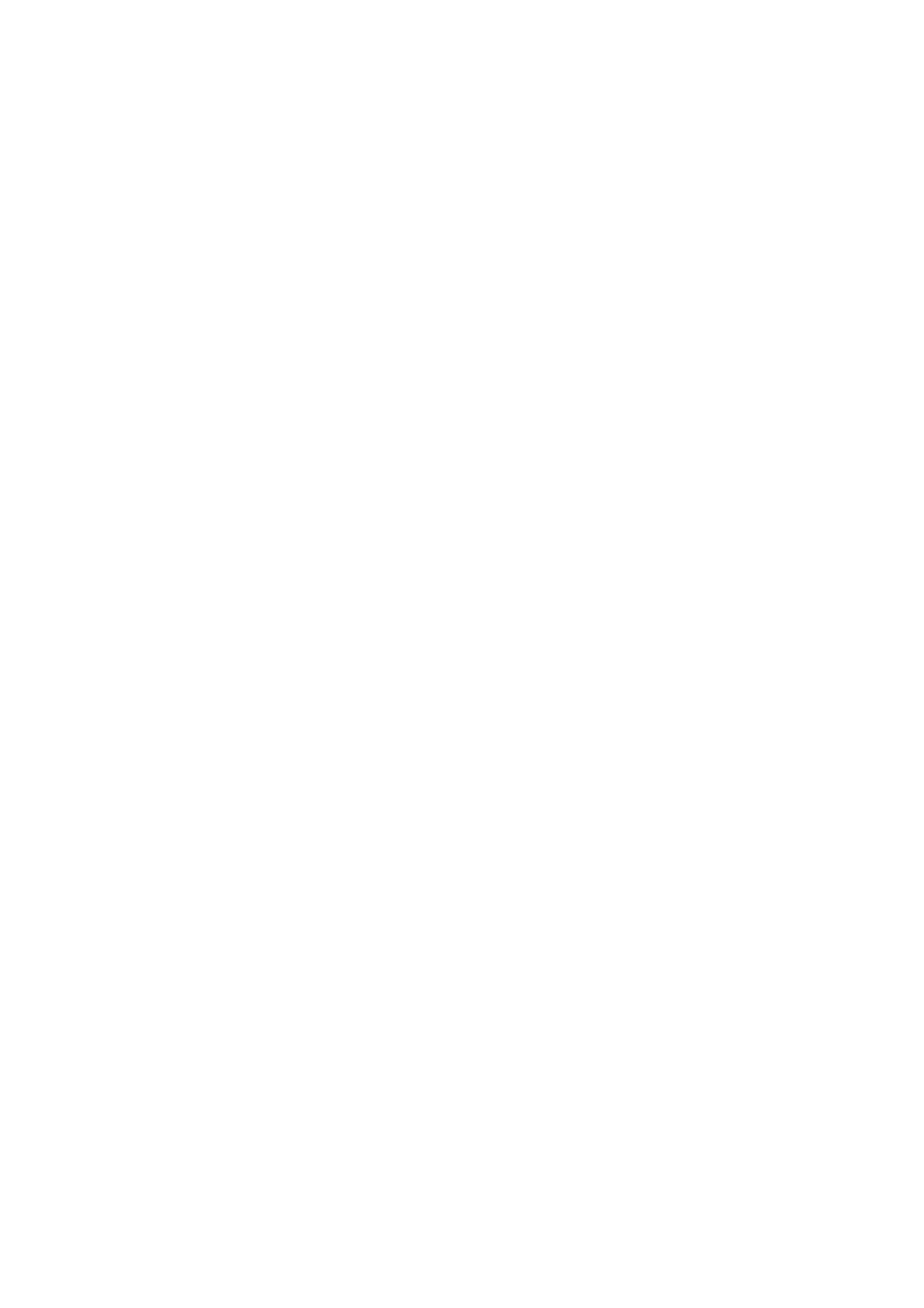| ---- |  |
|------|--|
|      |  |
|      |  |
|      |  |
|      |  |
|      |  |
|      |  |
|      |  |
|      |  |
|      |  |
|      |  |
|      |  |
|      |  |
|      |  |
|      |  |
|      |  |
|      |  |
|      |  |
|      |  |
|      |  |
|      |  |
|      |  |
|      |  |
|      |  |
|      |  |
|      |  |
|      |  |
|      |  |
|      |  |
|      |  |
|      |  |
|      |  |
|      |  |
|      |  |
|      |  |
|      |  |
|      |  |
|      |  |
|      |  |
|      |  |
|      |  |
|      |  |
|      |  |
|      |  |
|      |  |
|      |  |
|      |  |
|      |  |
|      |  |
|      |  |
|      |  |
|      |  |
|      |  |
|      |  |
|      |  |
|      |  |
|      |  |
|      |  |
|      |  |

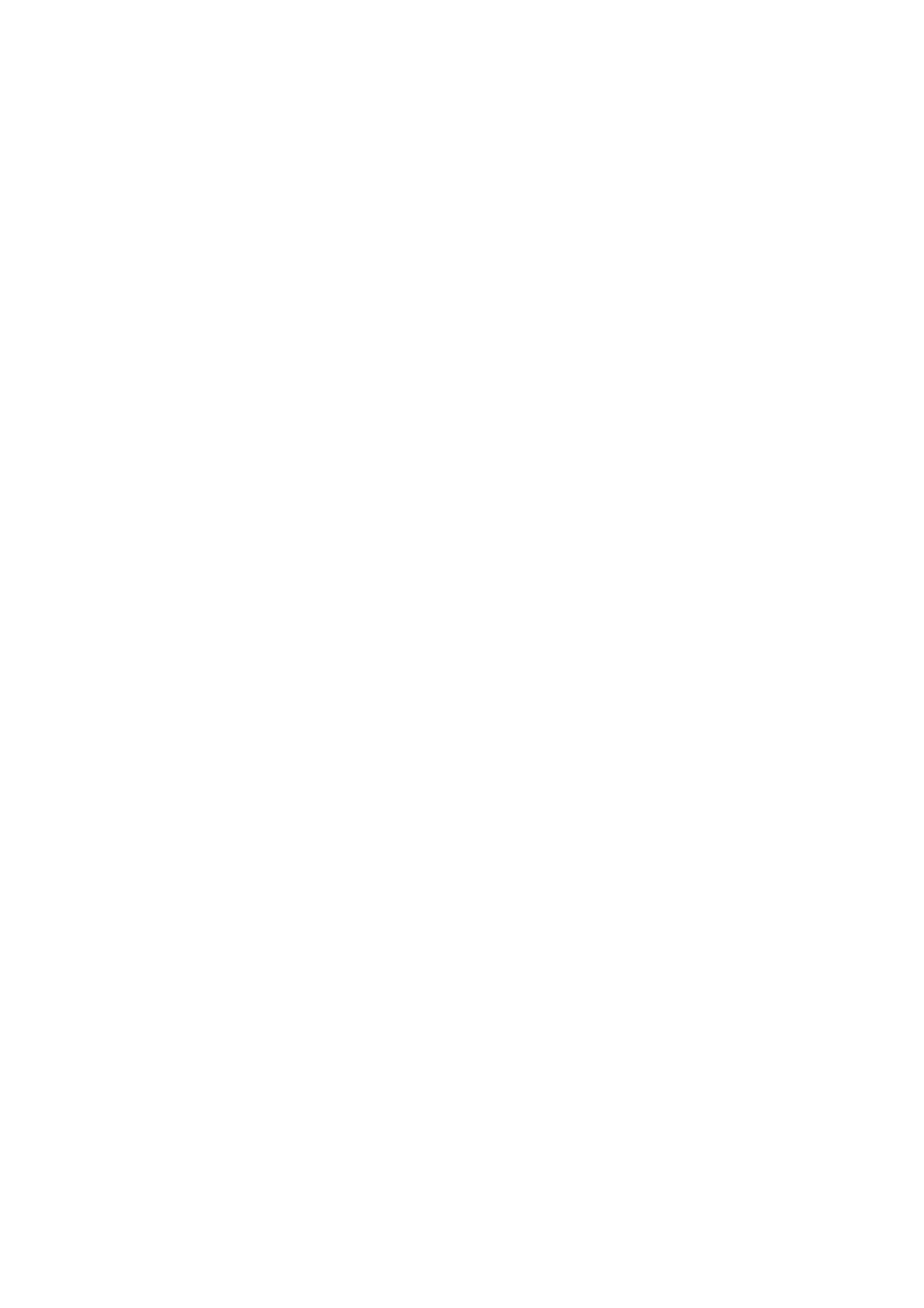| ---- |  |
|------|--|
|      |  |
|      |  |
|      |  |
|      |  |
|      |  |
|      |  |
|      |  |
|      |  |
|      |  |
|      |  |
|      |  |
|      |  |
|      |  |
|      |  |
|      |  |
|      |  |
|      |  |
|      |  |
|      |  |
|      |  |
|      |  |
|      |  |
|      |  |
|      |  |
|      |  |
|      |  |
|      |  |
|      |  |
|      |  |
|      |  |
|      |  |
|      |  |
|      |  |
|      |  |
|      |  |
|      |  |
|      |  |
|      |  |
|      |  |
|      |  |
|      |  |
|      |  |
|      |  |
|      |  |
|      |  |
|      |  |
|      |  |
|      |  |
|      |  |
|      |  |
|      |  |
|      |  |
|      |  |
|      |  |
|      |  |
|      |  |
|      |  |
|      |  |

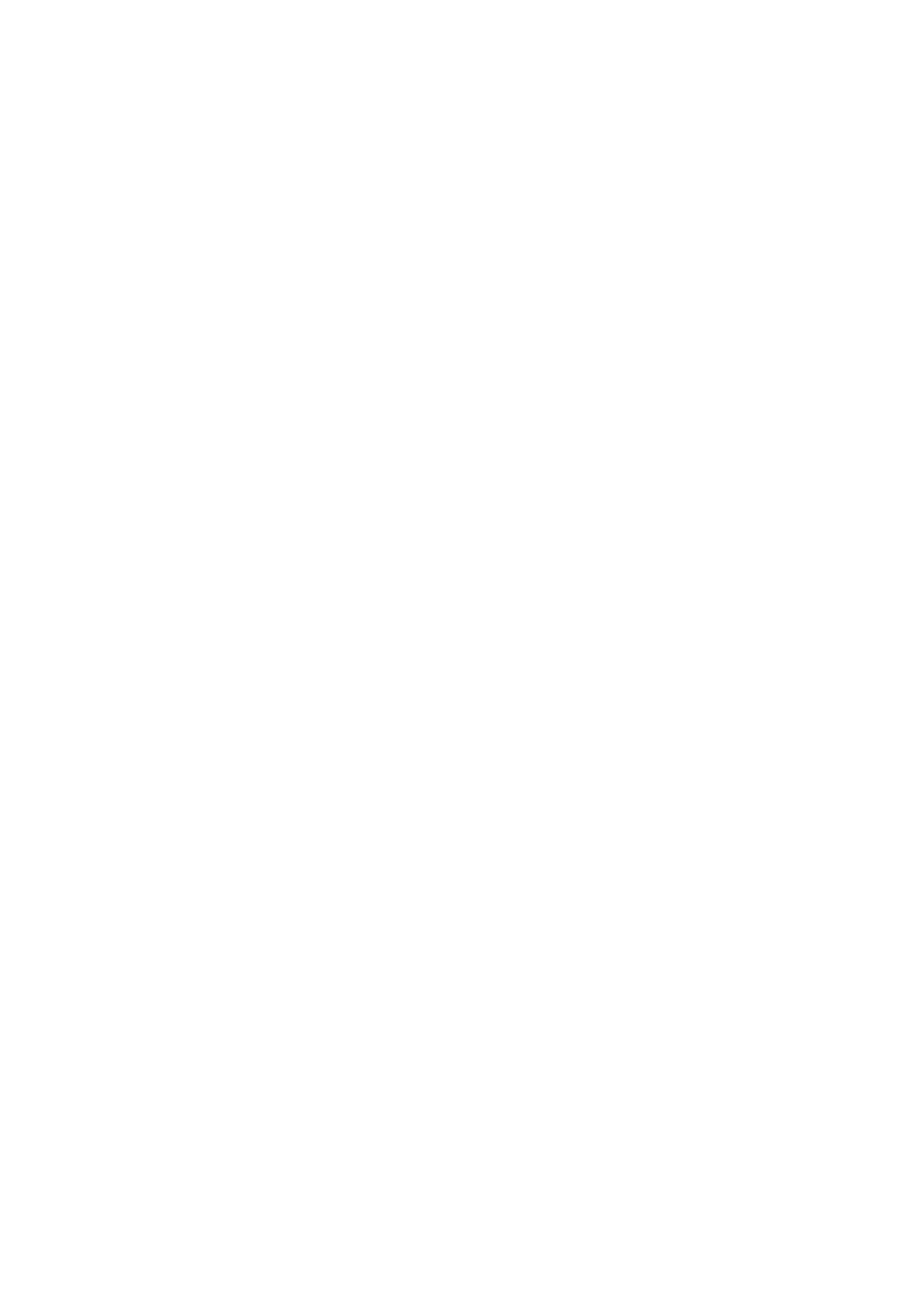| ---- |  |
|------|--|
|      |  |
|      |  |
|      |  |
|      |  |
|      |  |
|      |  |
|      |  |
|      |  |
|      |  |
|      |  |
|      |  |
|      |  |
|      |  |
|      |  |
|      |  |
|      |  |
|      |  |
|      |  |
|      |  |
|      |  |
|      |  |
|      |  |
|      |  |
|      |  |
|      |  |
|      |  |
|      |  |
|      |  |
|      |  |
|      |  |
|      |  |
|      |  |
|      |  |
|      |  |
|      |  |
|      |  |
|      |  |
|      |  |
|      |  |
|      |  |
|      |  |
|      |  |
|      |  |
|      |  |
|      |  |
|      |  |
|      |  |
|      |  |
|      |  |
|      |  |
|      |  |
|      |  |
|      |  |
|      |  |
|      |  |
|      |  |
|      |  |
|      |  |

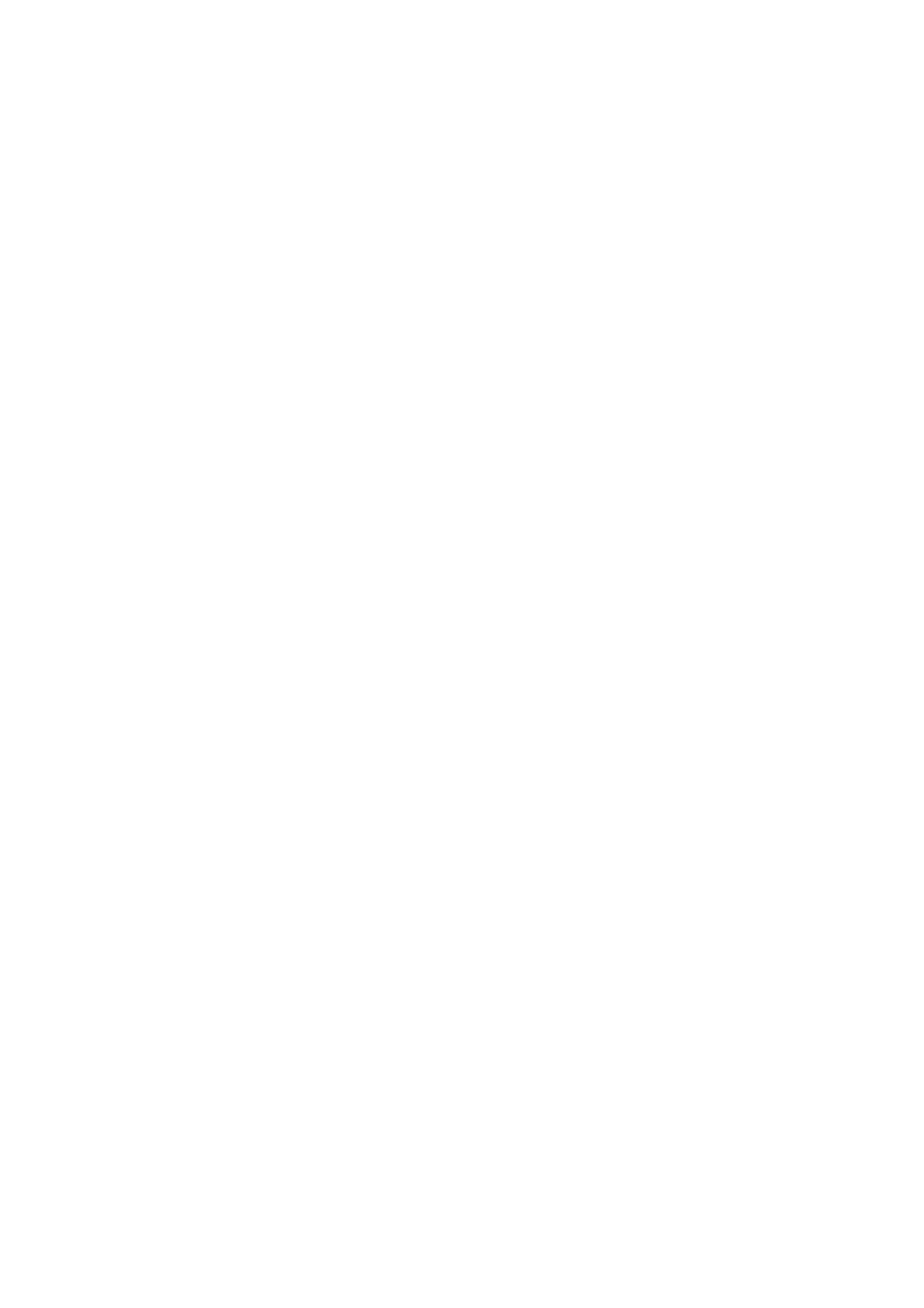| ---- |  |
|------|--|
|      |  |
|      |  |
|      |  |
|      |  |
|      |  |
|      |  |
|      |  |
|      |  |
|      |  |
|      |  |
|      |  |
|      |  |
|      |  |
|      |  |
|      |  |
|      |  |
|      |  |
|      |  |
|      |  |
|      |  |
|      |  |
|      |  |
|      |  |
|      |  |
|      |  |
|      |  |
|      |  |
|      |  |
|      |  |
|      |  |
|      |  |
|      |  |
|      |  |
|      |  |
|      |  |
|      |  |
|      |  |
|      |  |
|      |  |
|      |  |
|      |  |
|      |  |
|      |  |
|      |  |
|      |  |
|      |  |
|      |  |
|      |  |
|      |  |
|      |  |
|      |  |
|      |  |
|      |  |
|      |  |
|      |  |
|      |  |
|      |  |
|      |  |

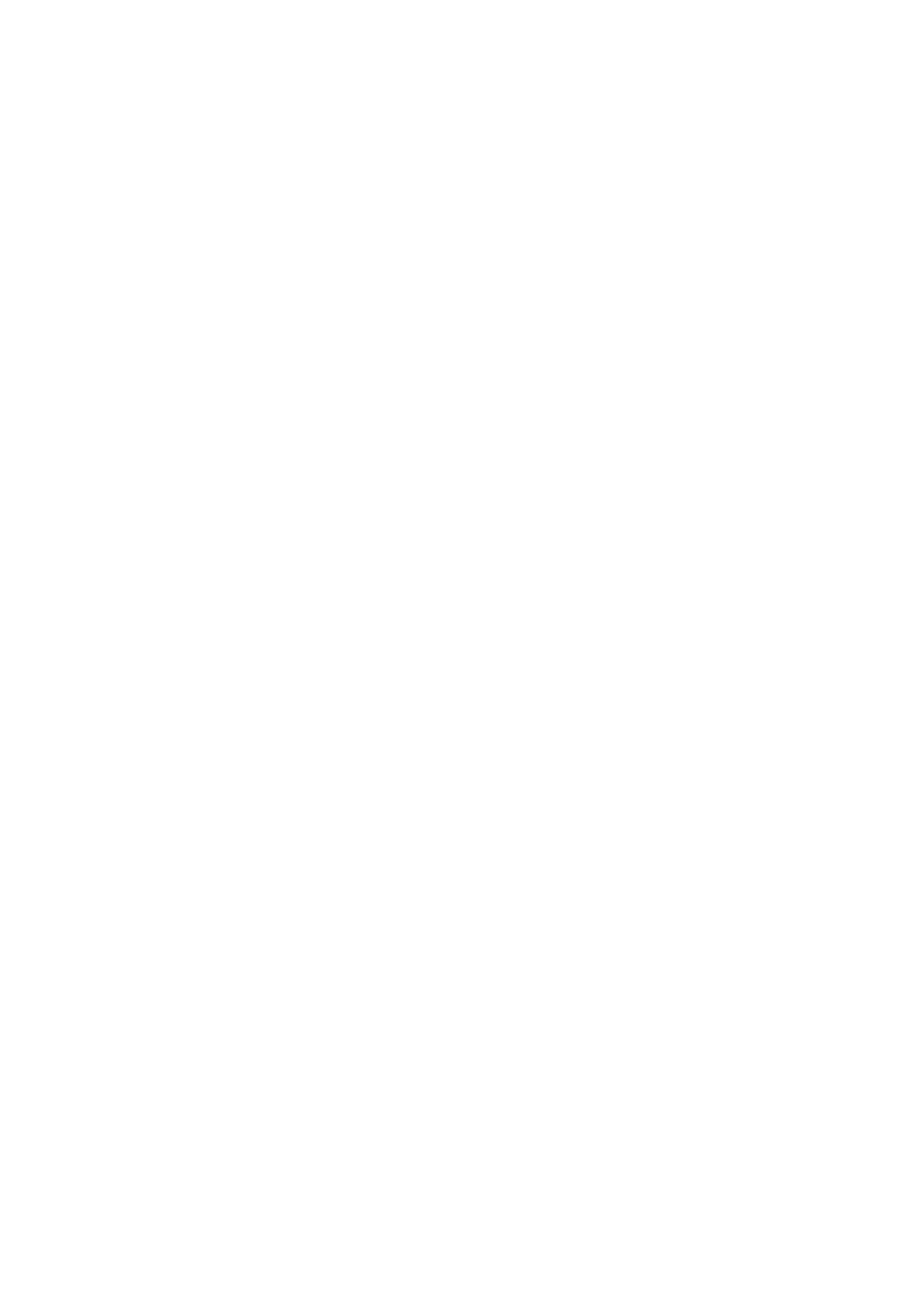| ---- |  |
|------|--|
|      |  |
|      |  |
|      |  |
|      |  |
|      |  |
|      |  |
|      |  |
|      |  |
|      |  |
|      |  |
|      |  |
|      |  |
|      |  |
|      |  |
|      |  |
|      |  |
|      |  |
|      |  |
|      |  |
|      |  |
|      |  |
|      |  |
|      |  |
|      |  |
|      |  |
|      |  |
|      |  |
|      |  |
|      |  |
|      |  |
|      |  |
|      |  |
|      |  |
|      |  |
|      |  |
|      |  |
|      |  |
|      |  |
|      |  |
|      |  |
|      |  |
|      |  |
|      |  |
|      |  |
|      |  |
|      |  |
|      |  |
|      |  |
|      |  |
|      |  |
|      |  |
|      |  |
|      |  |
|      |  |
|      |  |
|      |  |
|      |  |
|      |  |

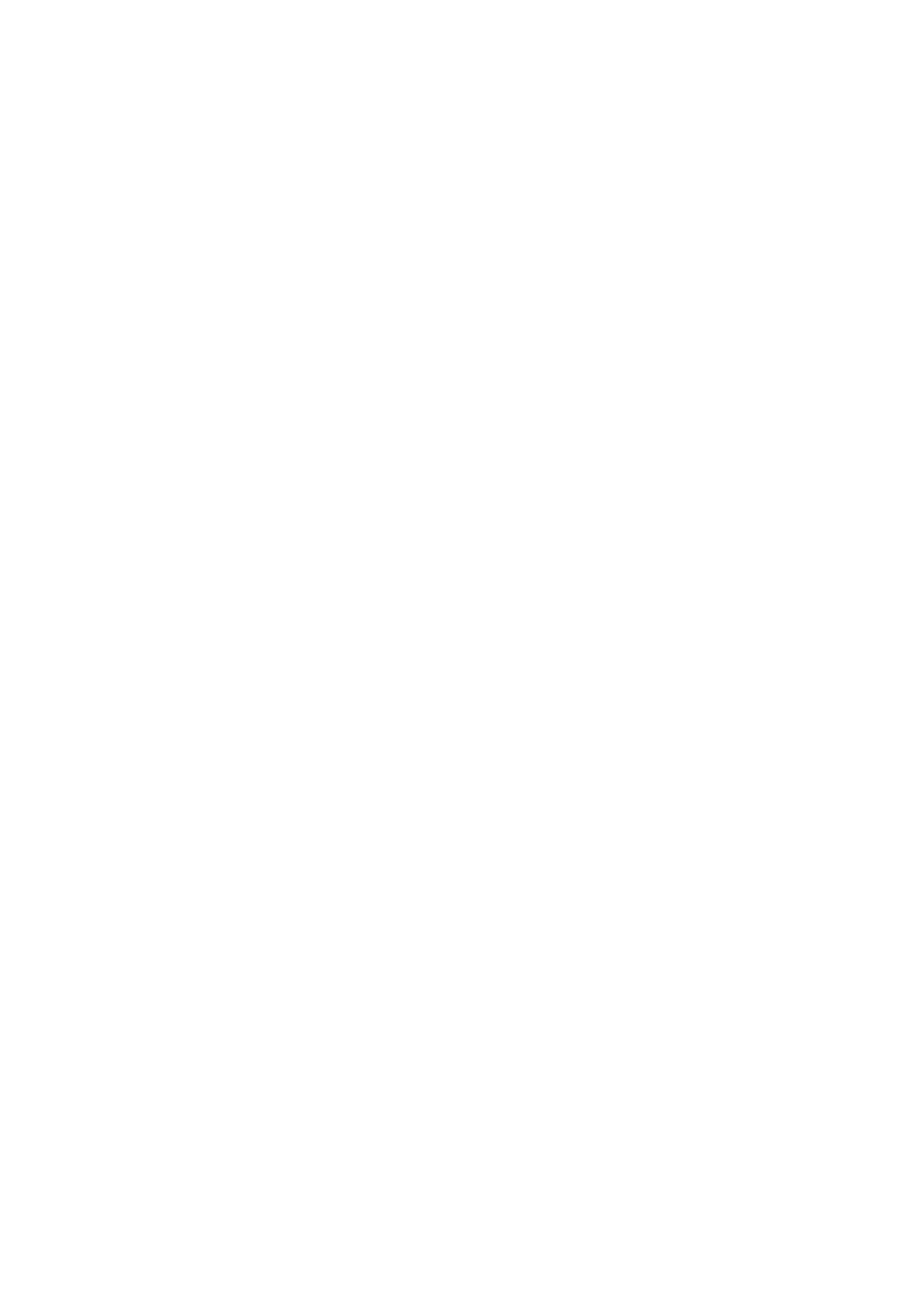| ---- |  |
|------|--|
|      |  |
|      |  |
|      |  |
|      |  |
|      |  |
|      |  |
|      |  |
|      |  |
|      |  |
|      |  |
|      |  |
|      |  |
|      |  |
|      |  |
|      |  |
|      |  |
|      |  |
|      |  |
|      |  |
|      |  |
|      |  |
|      |  |
|      |  |
|      |  |
|      |  |
|      |  |
|      |  |
|      |  |
|      |  |
|      |  |
|      |  |
|      |  |
|      |  |
|      |  |
|      |  |
|      |  |
|      |  |
|      |  |
|      |  |
|      |  |
|      |  |
|      |  |
|      |  |
|      |  |
|      |  |
|      |  |
|      |  |
|      |  |
|      |  |
|      |  |
|      |  |
|      |  |
|      |  |
|      |  |
|      |  |
|      |  |
|      |  |
|      |  |

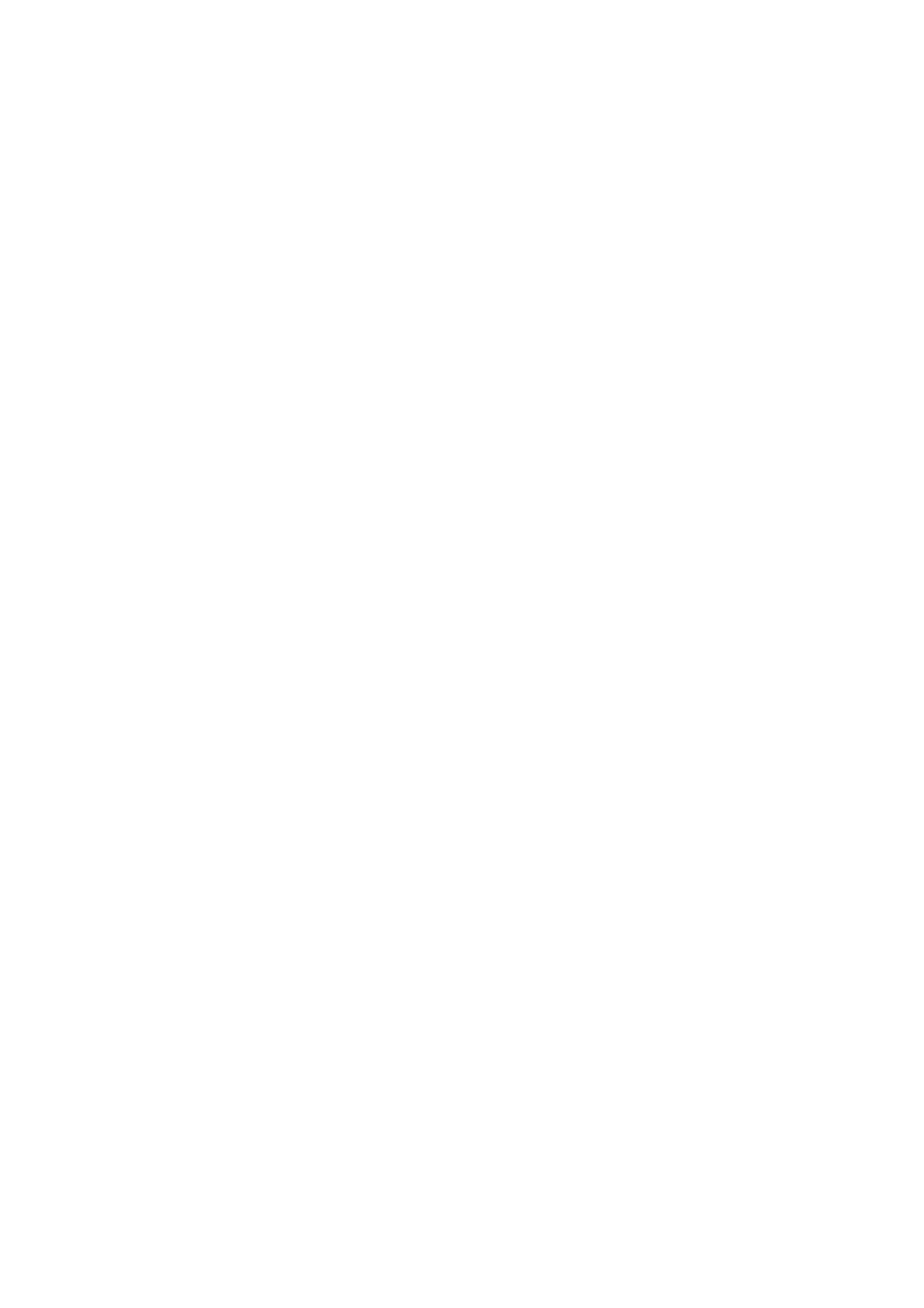| ---- |  |
|------|--|
|      |  |
|      |  |
|      |  |
|      |  |
|      |  |
|      |  |
|      |  |
|      |  |
|      |  |
|      |  |
|      |  |
|      |  |
|      |  |
|      |  |
|      |  |
|      |  |
|      |  |
|      |  |
|      |  |
|      |  |
|      |  |
|      |  |
|      |  |
|      |  |
|      |  |
|      |  |
|      |  |
|      |  |
|      |  |
|      |  |
|      |  |
|      |  |
|      |  |
|      |  |
|      |  |
|      |  |
|      |  |
|      |  |
|      |  |
|      |  |
|      |  |
|      |  |
|      |  |
|      |  |
|      |  |
|      |  |
|      |  |
|      |  |
|      |  |
|      |  |
|      |  |
|      |  |
|      |  |
|      |  |
|      |  |
|      |  |
|      |  |
|      |  |

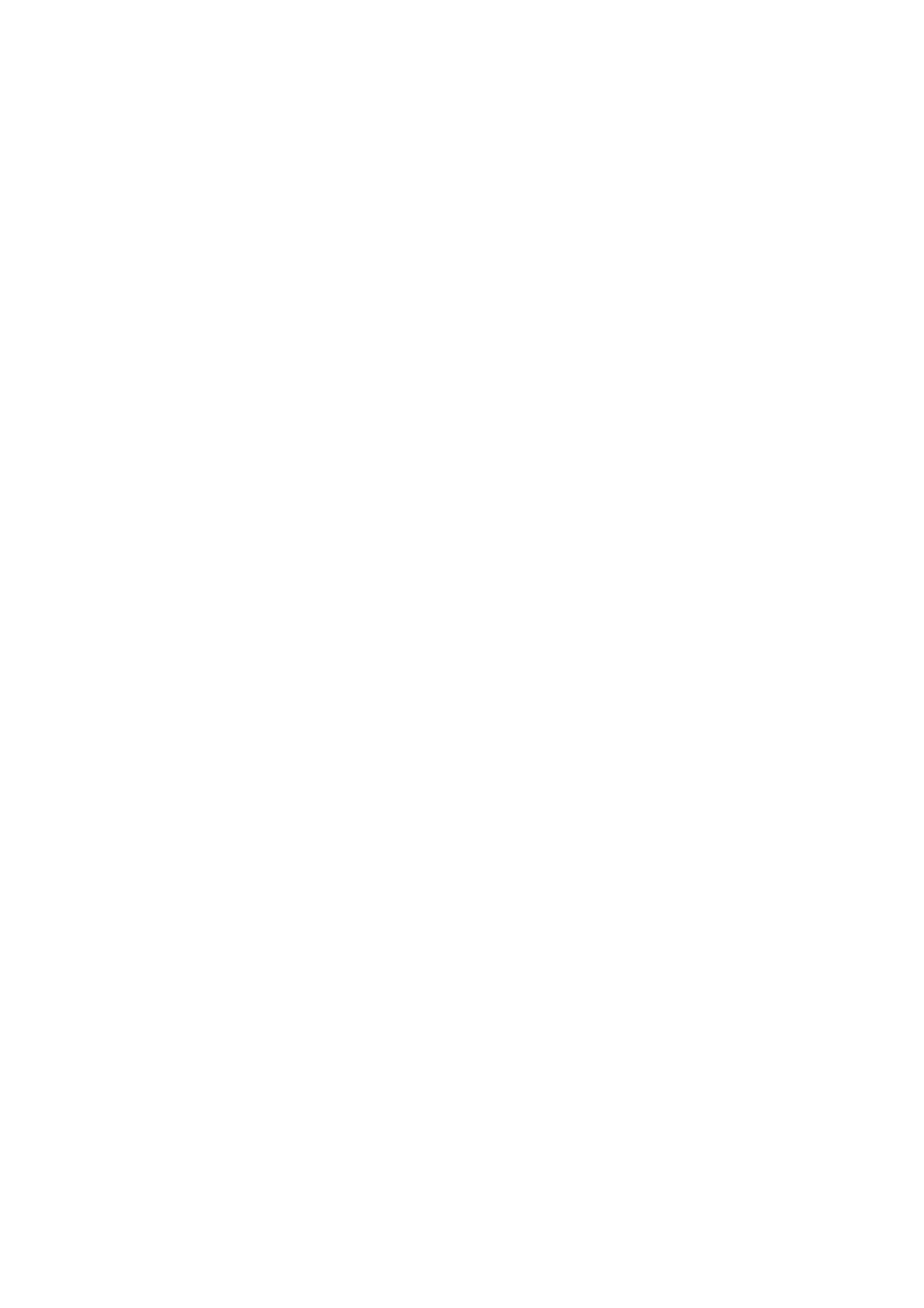| ---- |  |
|------|--|
|      |  |
|      |  |
|      |  |
|      |  |
|      |  |
|      |  |
|      |  |
|      |  |
|      |  |
|      |  |
|      |  |
|      |  |
|      |  |
|      |  |
|      |  |
|      |  |
|      |  |
|      |  |
|      |  |
|      |  |
|      |  |
|      |  |
|      |  |
|      |  |
|      |  |
|      |  |
|      |  |
|      |  |
|      |  |
|      |  |
|      |  |
|      |  |
|      |  |
|      |  |
|      |  |
|      |  |
|      |  |
|      |  |
|      |  |
|      |  |
|      |  |
|      |  |
|      |  |
|      |  |
|      |  |
|      |  |
|      |  |
|      |  |
|      |  |
|      |  |
|      |  |
|      |  |
|      |  |
|      |  |
|      |  |
|      |  |
|      |  |
|      |  |

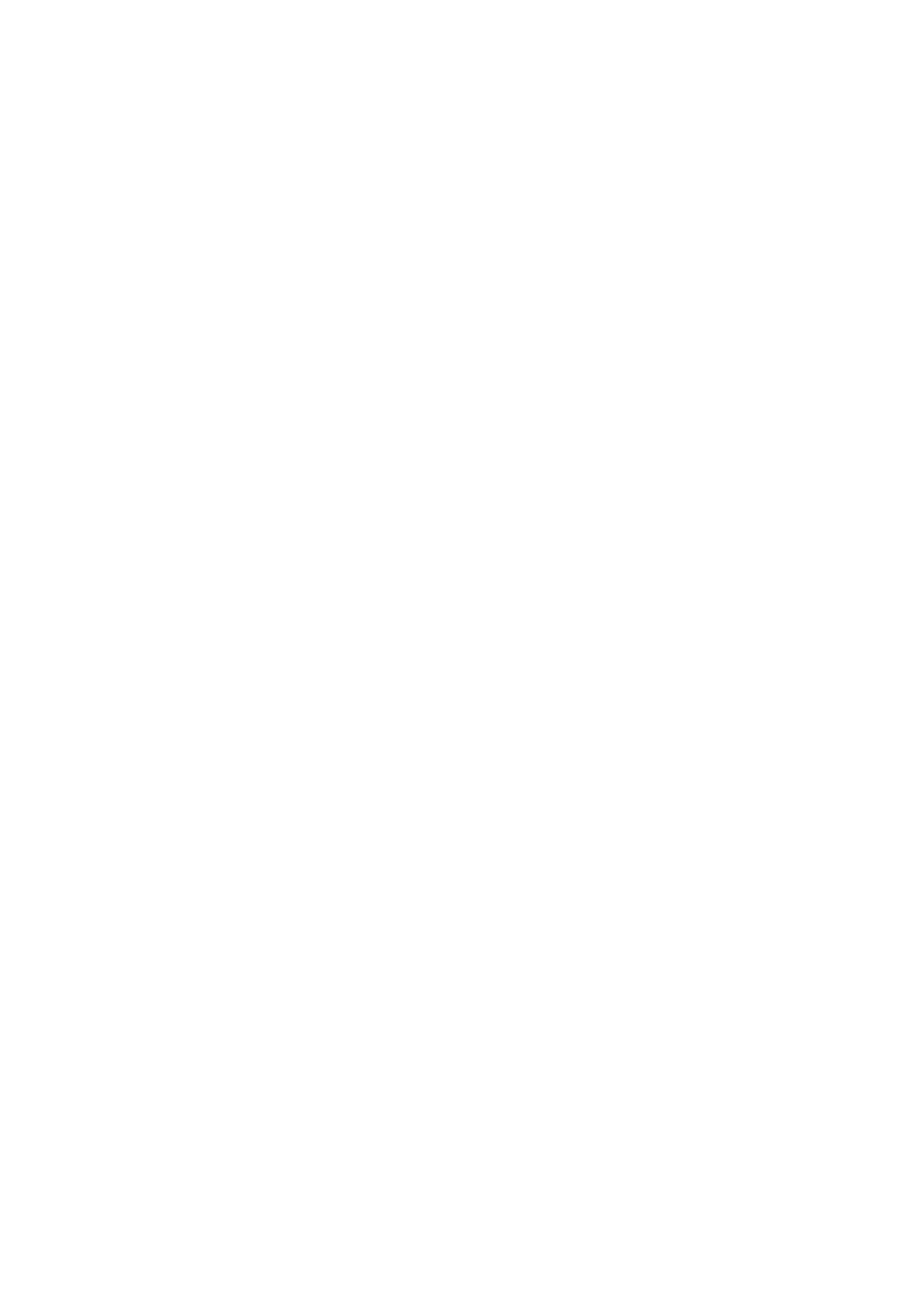| ---- |  |
|------|--|
|      |  |
|      |  |
|      |  |
|      |  |
|      |  |
|      |  |
|      |  |
|      |  |
|      |  |
|      |  |
|      |  |
|      |  |
|      |  |
|      |  |
|      |  |
|      |  |
|      |  |
|      |  |
|      |  |
|      |  |
|      |  |
|      |  |
|      |  |
|      |  |
|      |  |
|      |  |
|      |  |
|      |  |
|      |  |
|      |  |
|      |  |
|      |  |
|      |  |
|      |  |
|      |  |
|      |  |
|      |  |
|      |  |
|      |  |
|      |  |
|      |  |
|      |  |
|      |  |
|      |  |
|      |  |
|      |  |
|      |  |
|      |  |
|      |  |
|      |  |
|      |  |
|      |  |
|      |  |
|      |  |
|      |  |
|      |  |
|      |  |
|      |  |

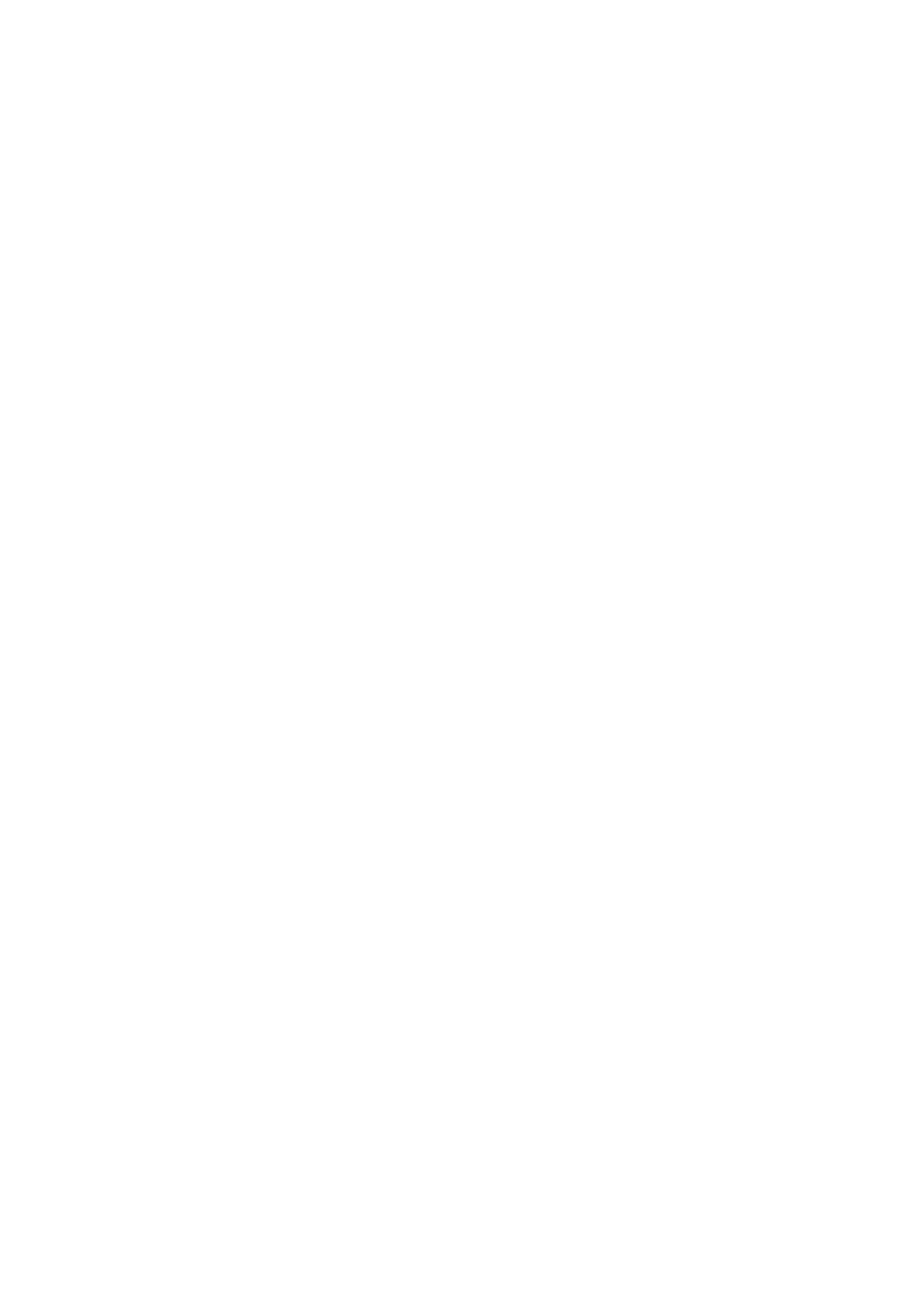| ---- |  |
|------|--|
|      |  |
|      |  |
|      |  |
|      |  |
|      |  |
|      |  |
|      |  |
|      |  |
|      |  |
|      |  |
|      |  |
|      |  |
|      |  |
|      |  |
|      |  |
|      |  |
|      |  |
|      |  |
|      |  |
|      |  |
|      |  |
|      |  |
|      |  |
|      |  |
|      |  |
|      |  |
|      |  |
|      |  |
|      |  |
|      |  |
|      |  |
|      |  |
|      |  |
|      |  |
|      |  |
|      |  |
|      |  |
|      |  |
|      |  |
|      |  |
|      |  |
|      |  |
|      |  |
|      |  |
|      |  |
|      |  |
|      |  |
|      |  |
|      |  |
|      |  |
|      |  |
|      |  |
|      |  |
|      |  |
|      |  |
|      |  |
|      |  |
|      |  |

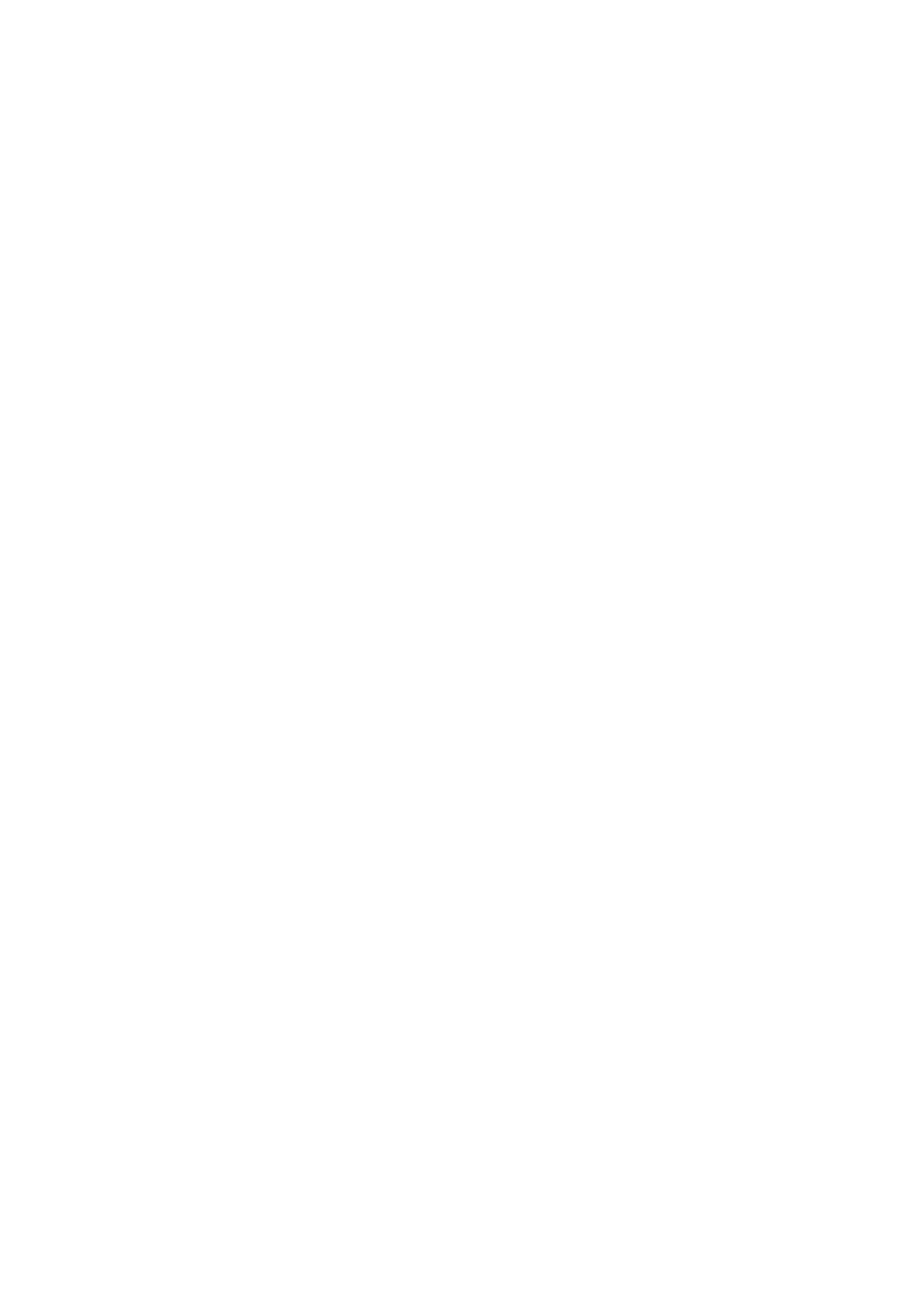| ---- |  |
|------|--|
|      |  |
|      |  |
|      |  |
|      |  |
|      |  |
|      |  |
|      |  |
|      |  |
|      |  |
|      |  |
|      |  |
|      |  |
|      |  |
|      |  |
|      |  |
|      |  |
|      |  |
|      |  |
|      |  |
|      |  |
|      |  |
|      |  |
|      |  |
|      |  |
|      |  |
|      |  |
|      |  |
|      |  |
|      |  |
|      |  |
|      |  |
|      |  |
|      |  |
|      |  |
|      |  |
|      |  |
|      |  |
|      |  |
|      |  |
|      |  |
|      |  |
|      |  |
|      |  |
|      |  |
|      |  |
|      |  |
|      |  |
|      |  |
|      |  |
|      |  |
|      |  |
|      |  |
|      |  |
|      |  |
|      |  |
|      |  |
|      |  |
|      |  |

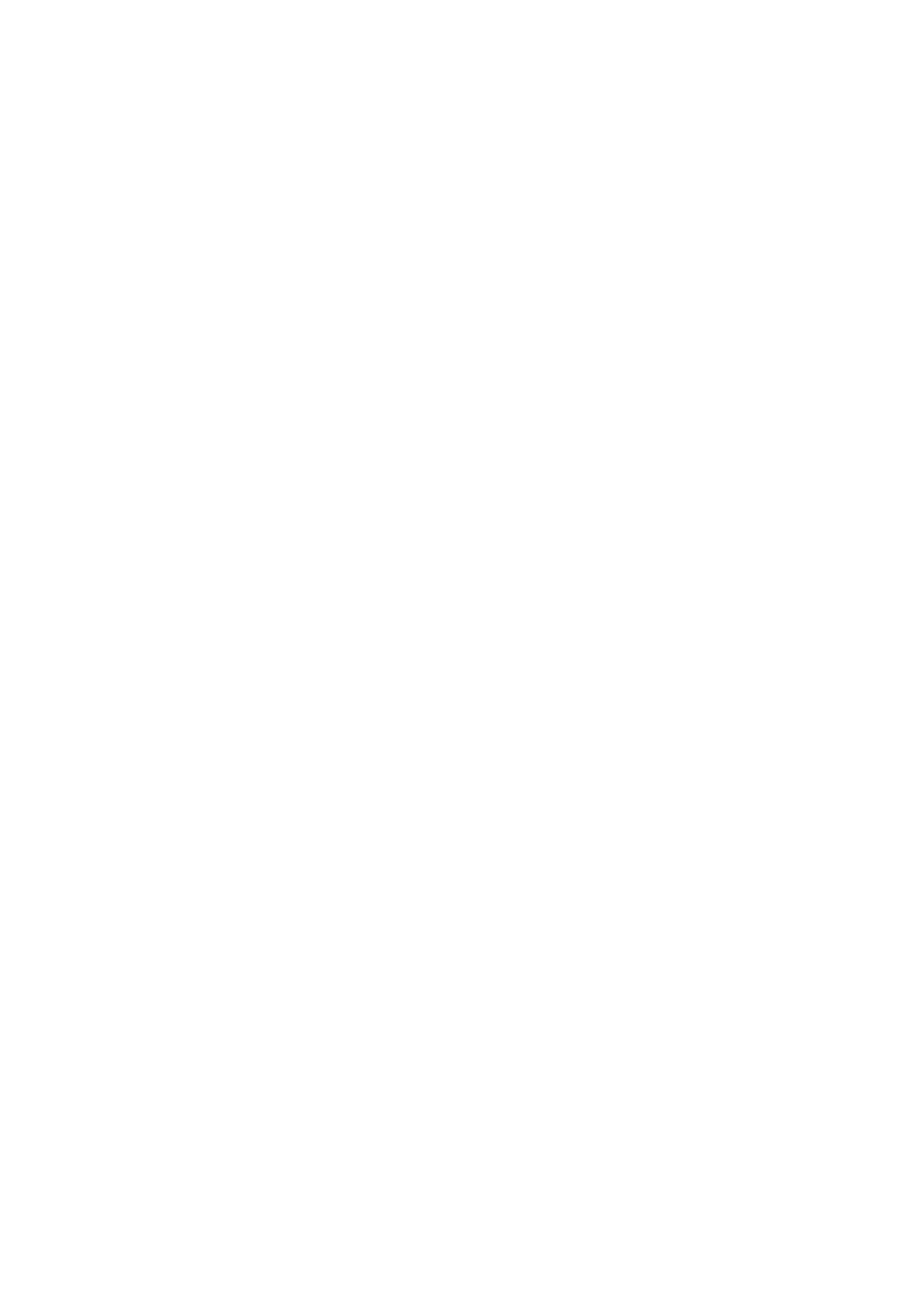| ---- |  |
|------|--|
|      |  |
|      |  |
|      |  |
|      |  |
|      |  |
|      |  |
|      |  |
|      |  |
|      |  |
|      |  |
|      |  |
|      |  |
|      |  |
|      |  |
|      |  |
|      |  |
|      |  |
|      |  |
|      |  |
|      |  |
|      |  |
|      |  |
|      |  |
|      |  |
|      |  |
|      |  |
|      |  |
|      |  |
|      |  |
|      |  |
|      |  |
|      |  |
|      |  |
|      |  |
|      |  |
|      |  |
|      |  |
|      |  |
|      |  |
|      |  |
|      |  |
|      |  |
|      |  |
|      |  |
|      |  |
|      |  |
|      |  |
|      |  |
|      |  |
|      |  |
|      |  |
|      |  |
|      |  |
|      |  |
|      |  |
|      |  |
|      |  |
|      |  |

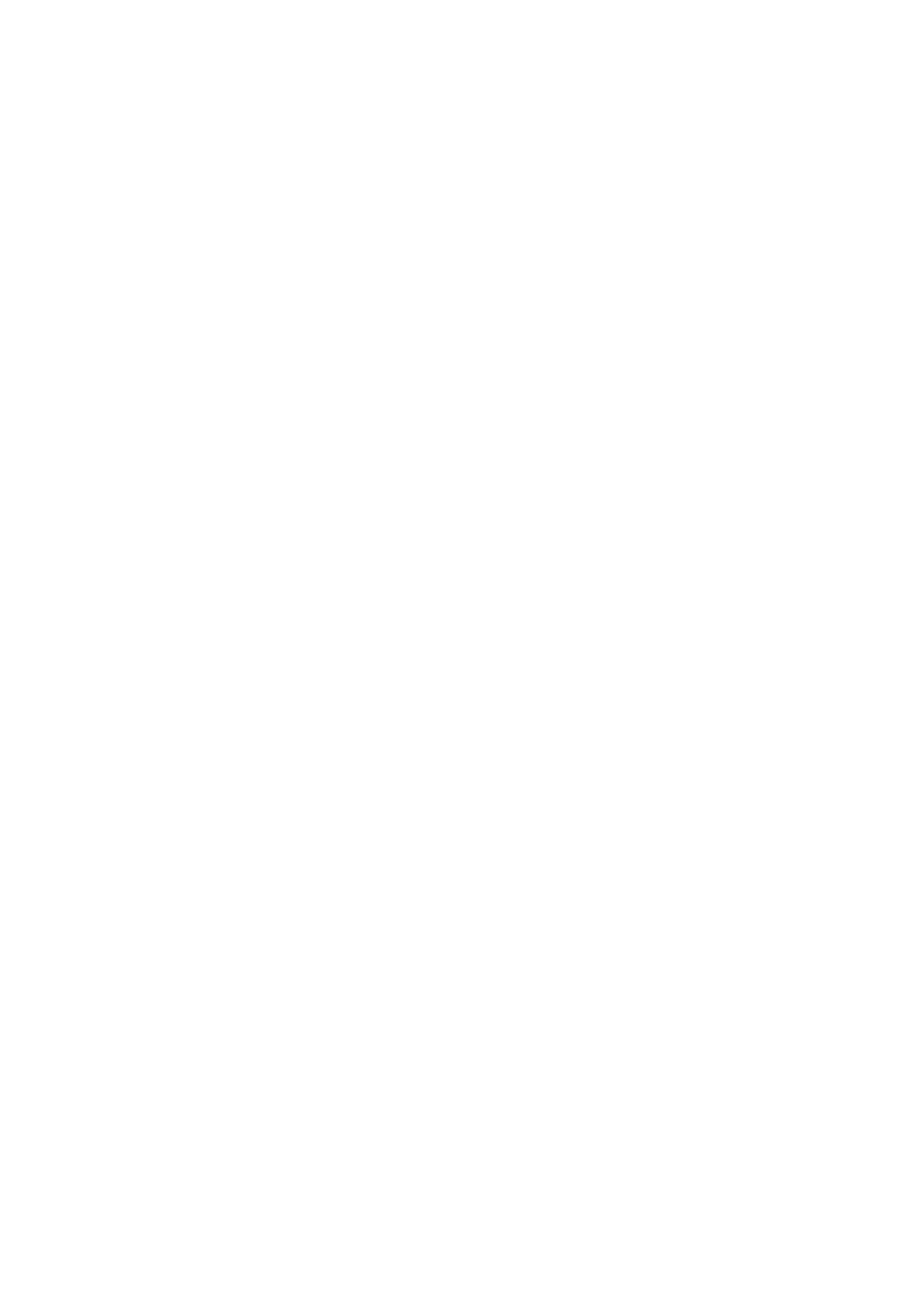| ---- |  |
|------|--|
|      |  |
|      |  |
|      |  |
|      |  |
|      |  |
|      |  |
|      |  |
|      |  |
|      |  |
|      |  |
|      |  |
|      |  |
|      |  |
|      |  |
|      |  |
|      |  |
|      |  |
|      |  |
|      |  |
|      |  |
|      |  |
|      |  |
|      |  |
|      |  |
|      |  |
|      |  |
|      |  |
|      |  |
|      |  |
|      |  |
|      |  |
|      |  |
|      |  |
|      |  |
|      |  |
|      |  |
|      |  |
|      |  |
|      |  |
|      |  |
|      |  |
|      |  |
|      |  |
|      |  |
|      |  |
|      |  |
|      |  |
|      |  |
|      |  |
|      |  |
|      |  |
|      |  |
|      |  |
|      |  |
|      |  |
|      |  |
|      |  |
|      |  |

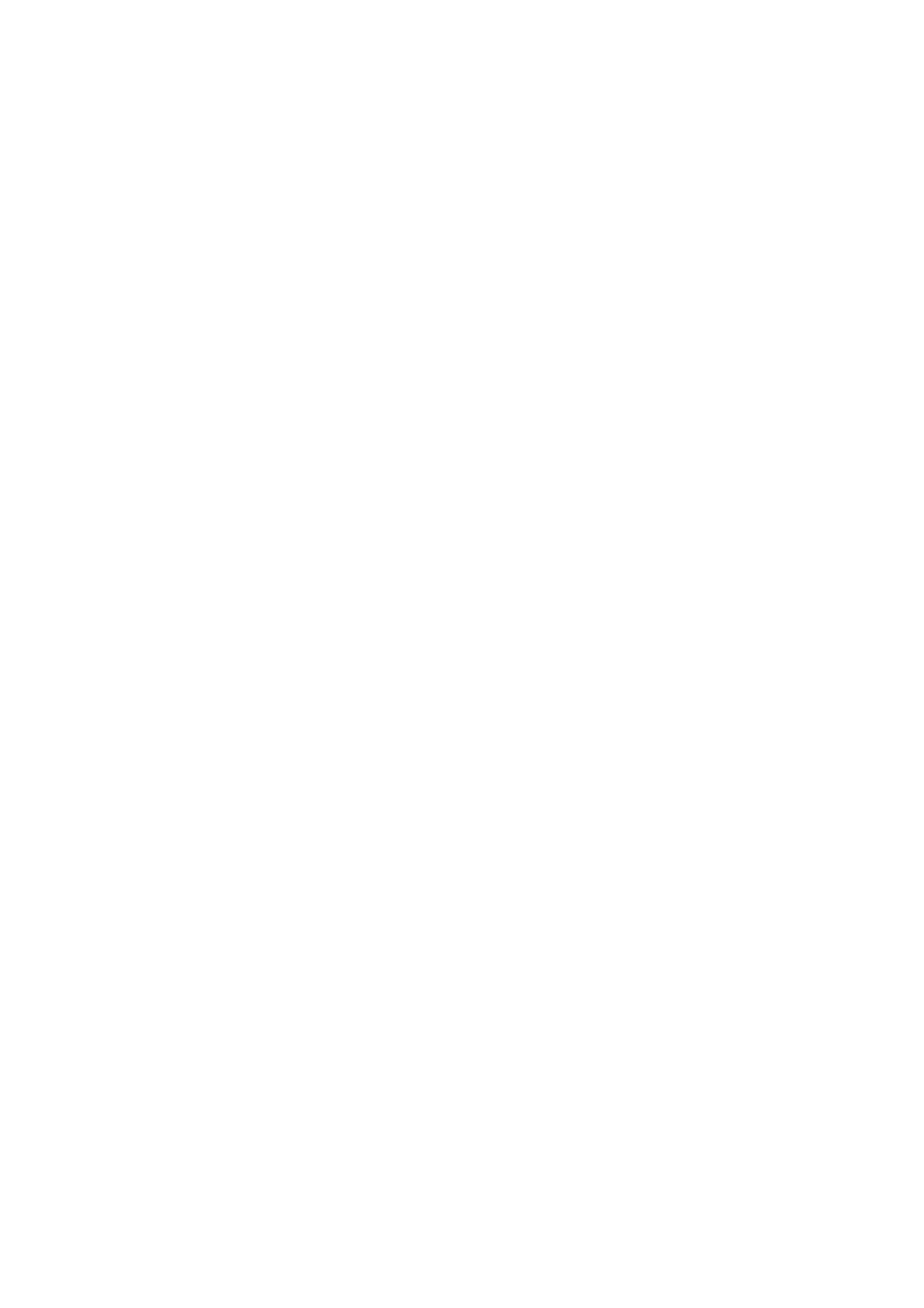| ---- |  |
|------|--|
|      |  |
|      |  |
|      |  |
|      |  |
|      |  |
|      |  |
|      |  |
|      |  |
|      |  |
|      |  |
|      |  |
|      |  |
|      |  |
|      |  |
|      |  |
|      |  |
|      |  |
|      |  |
|      |  |
|      |  |
|      |  |
|      |  |
|      |  |
|      |  |
|      |  |
|      |  |
|      |  |
|      |  |
|      |  |
|      |  |
|      |  |
|      |  |
|      |  |
|      |  |
|      |  |
|      |  |
|      |  |
|      |  |
|      |  |
|      |  |
|      |  |
|      |  |
|      |  |
|      |  |
|      |  |
|      |  |
|      |  |
|      |  |
|      |  |
|      |  |
|      |  |
|      |  |
|      |  |
|      |  |
|      |  |
|      |  |
|      |  |
|      |  |

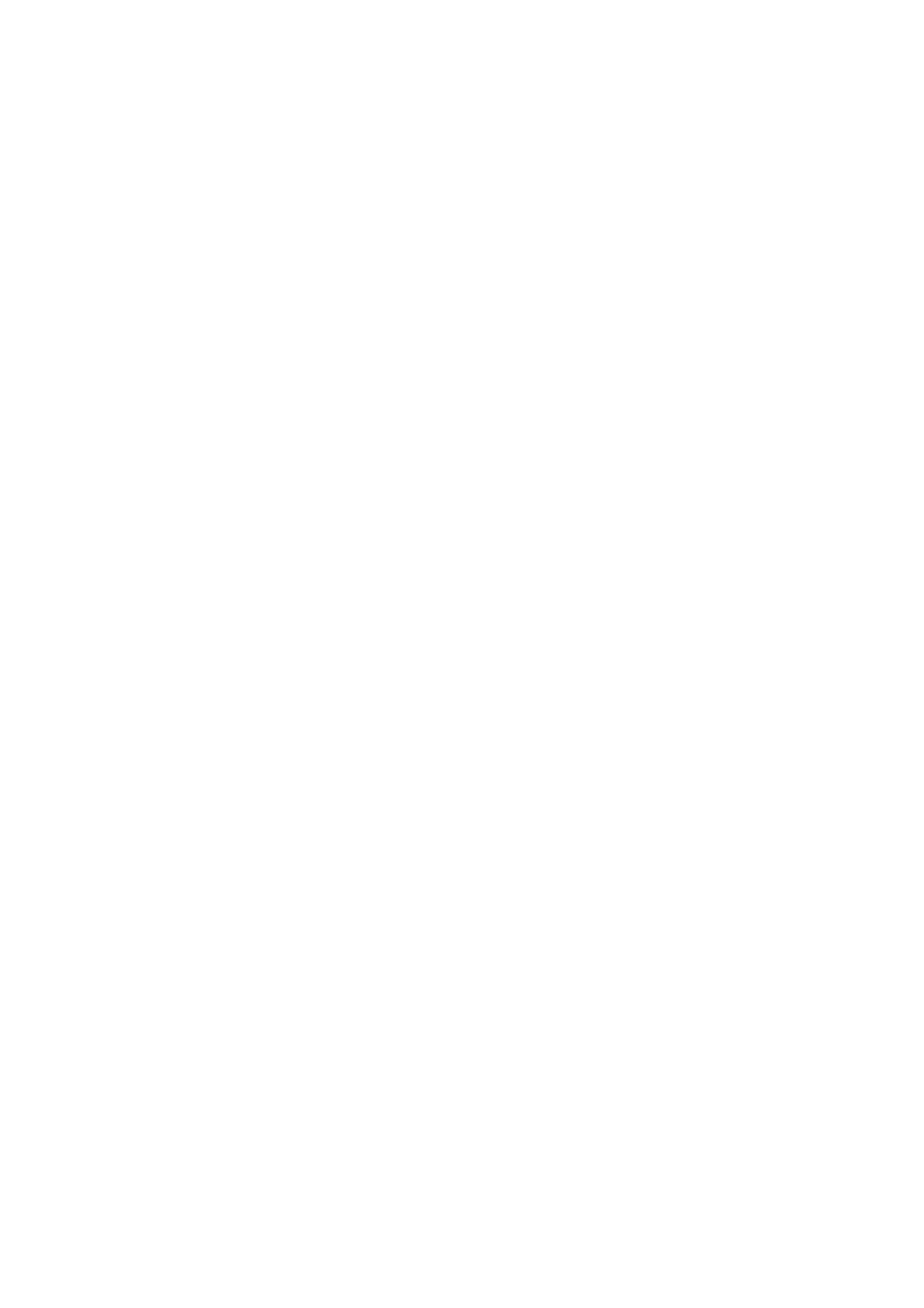| ---- |  |
|------|--|
|      |  |
|      |  |
|      |  |
|      |  |
|      |  |
|      |  |
|      |  |
|      |  |
|      |  |
|      |  |
|      |  |
|      |  |
|      |  |
|      |  |
|      |  |
|      |  |
|      |  |
|      |  |
|      |  |
|      |  |
|      |  |
|      |  |
|      |  |
|      |  |
|      |  |
|      |  |
|      |  |
|      |  |
|      |  |
|      |  |
|      |  |
|      |  |
|      |  |
|      |  |
|      |  |
|      |  |
|      |  |
|      |  |
|      |  |
|      |  |
|      |  |
|      |  |
|      |  |
|      |  |
|      |  |
|      |  |
|      |  |
|      |  |
|      |  |
|      |  |
|      |  |
|      |  |
|      |  |
|      |  |
|      |  |
|      |  |
|      |  |
|      |  |

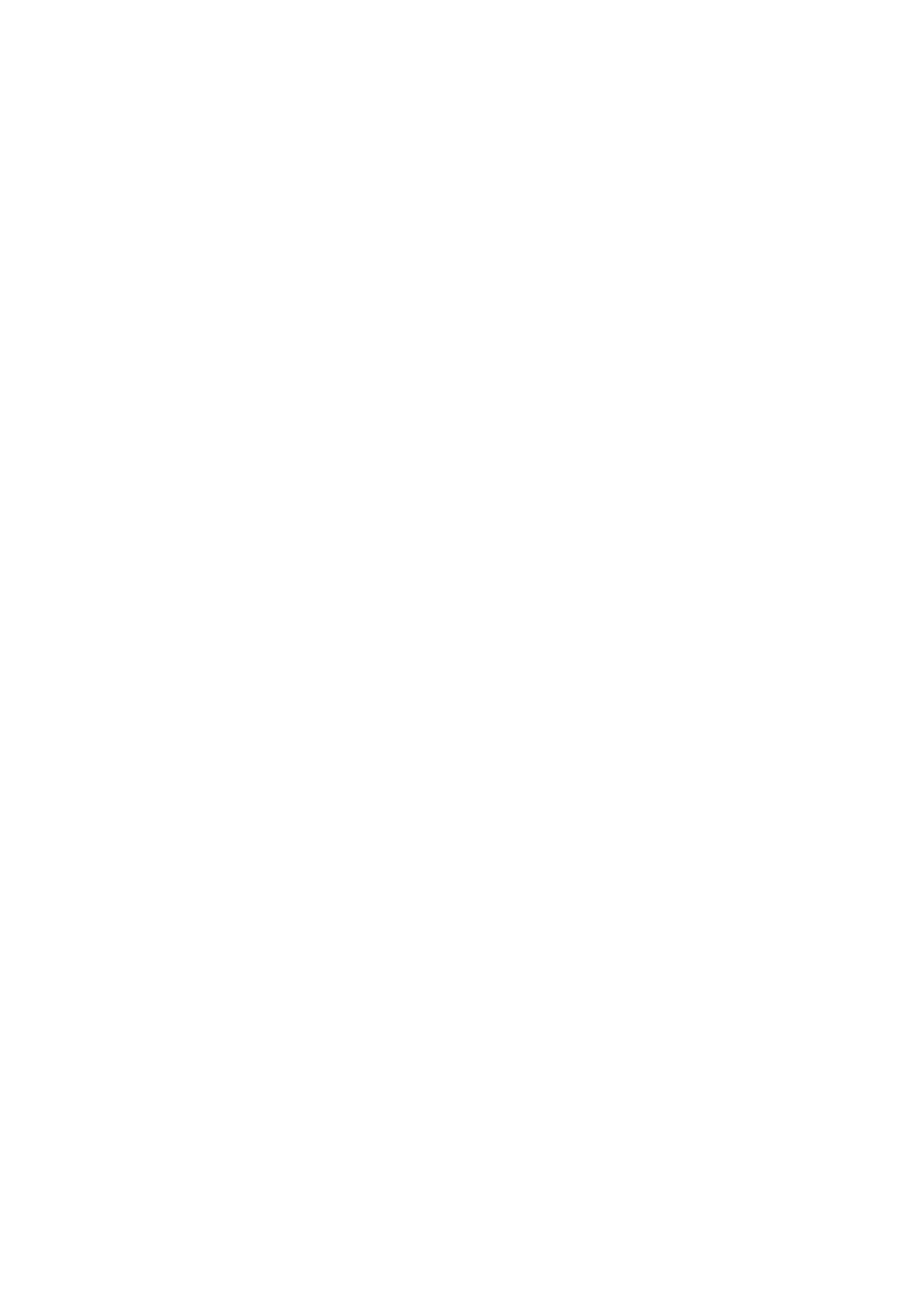| ---- |  |
|------|--|
|      |  |
|      |  |
|      |  |
|      |  |
|      |  |
|      |  |
|      |  |
|      |  |
|      |  |
|      |  |
|      |  |
|      |  |
|      |  |
|      |  |
|      |  |
|      |  |
|      |  |
|      |  |
|      |  |
|      |  |
|      |  |
|      |  |
|      |  |
|      |  |
|      |  |
|      |  |
|      |  |
|      |  |
|      |  |
|      |  |
|      |  |
|      |  |
|      |  |
|      |  |
|      |  |
|      |  |
|      |  |
|      |  |
|      |  |
|      |  |
|      |  |
|      |  |
|      |  |
|      |  |
|      |  |
|      |  |
|      |  |
|      |  |
|      |  |
|      |  |
|      |  |
|      |  |
|      |  |
|      |  |
|      |  |
|      |  |
|      |  |
|      |  |